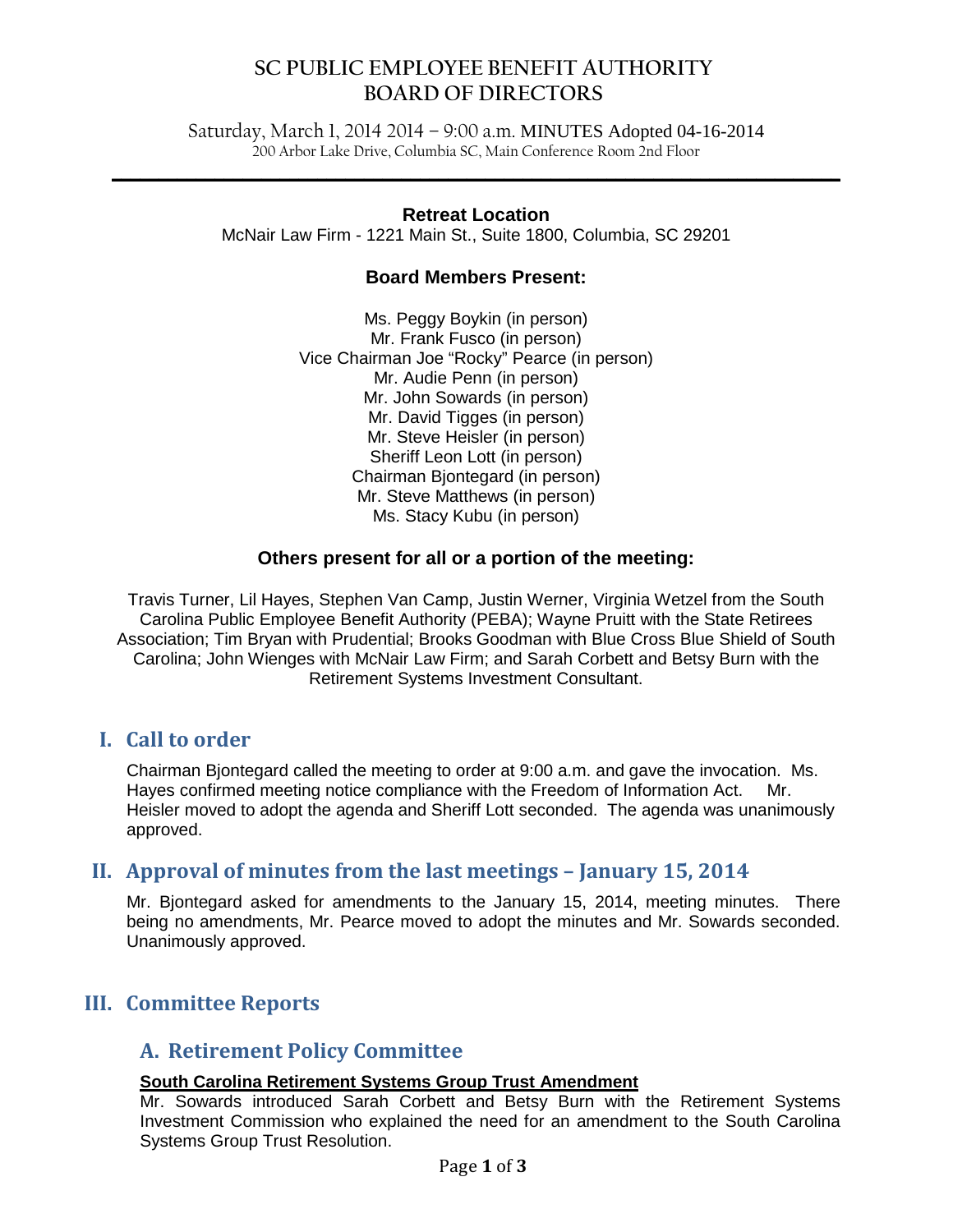Saturday, March 1, 2014 2014 – 9:00 a.m. MINUTES Adopted 04-16-2014 200 Arbor Lake Drive, Columbia SC, Main Conference Room 2nd Floor

**\_\_\_\_\_\_\_\_\_\_\_\_\_\_\_\_\_\_\_\_\_\_\_\_\_\_\_\_\_\_\_\_\_\_\_\_\_\_\_\_\_\_\_\_\_\_\_\_\_\_\_\_\_\_\_\_\_\_\_\_\_\_\_\_\_\_\_\_\_\_\_\_\_\_\_\_\_\_**

#### **Action**:

Mr. Sowards moved to approve an amendment to Section 6 of the South Carolina Retirement Systems Group Trust to read as follows:

The assets of this Group Trust shall be invested and managed exclusively by the Investment Commission in accordance with the provisions of Sections 9-1-1310 and 9-16-10 et seq. of the South Carolina Code of Laws, as amended. *Without limiting the generality of the foregoing, in compliance with Revenue Ruling 81-100, as amended, while assets of the Group Trust are invested in a collective trust or group trust, the provisions of the collective trust or group trust shall be adopted as a part of this Group Trust, so long as the Investment Commission has received a copy of a determination letter or otherwise received assurances that the collective trust or group trust is a group trust arrangement in accordance with Revenue Ruling 81-100, as amended.*

Mr. Fusco seconded the motion to approve the amendment. Unanimously Approved.

Mr. Sowards advised that Hershel Harper, the Retirement Systems Investment Commission's Chief Investment Officer, will be offering innovative recommendation on how PEBA can work together with RSIC. It was noted that PEBA and RSIC are separate but both work for the good of those that benefit from the Trust. There was discussion regarding the SC Senate panel investigation on RSIC regarding investment fees in which there were no findings. RSIC reported that they are eager to see the results of the fiduciary audit by the SC Inspector General.

# **B. Finance, Administration, Audit and Compliance (FAAC) Committee**

Mr. Matthews advised that the FAAC Committee will be meeting on March 4, 2014, to receive PEBA's Internal Auditor quarterly report to include an approval of the Internal Auditor's 2014 Audit Plan. They will also be reviewing the agreed upon procedures for the SC Deferred Compensation Program.

Mr. Matthews advised that the Ad Hoc Executive Director Search Committee has worked with the SC Office of Human Resources to post the Executive Director's position and will be scheduling follow-up meetings to review applications submitted. He also advised that the Committee is exploring the option of procuring an external Executive Director search firm.

# **C. Health Care Policy Committee**

Mr. Pearce announced that the Health Care Policy Committee will be scheduling a meeting soon to review a potential USC Health Care Pilot proposal.

## **IV. Old Business**

- a. Legislative Update [in notebook materials] The Board reviewed the status of PEBA related legislation and future strategies on how to stay better informed.
- b. State Health Plan: Fraud Prevention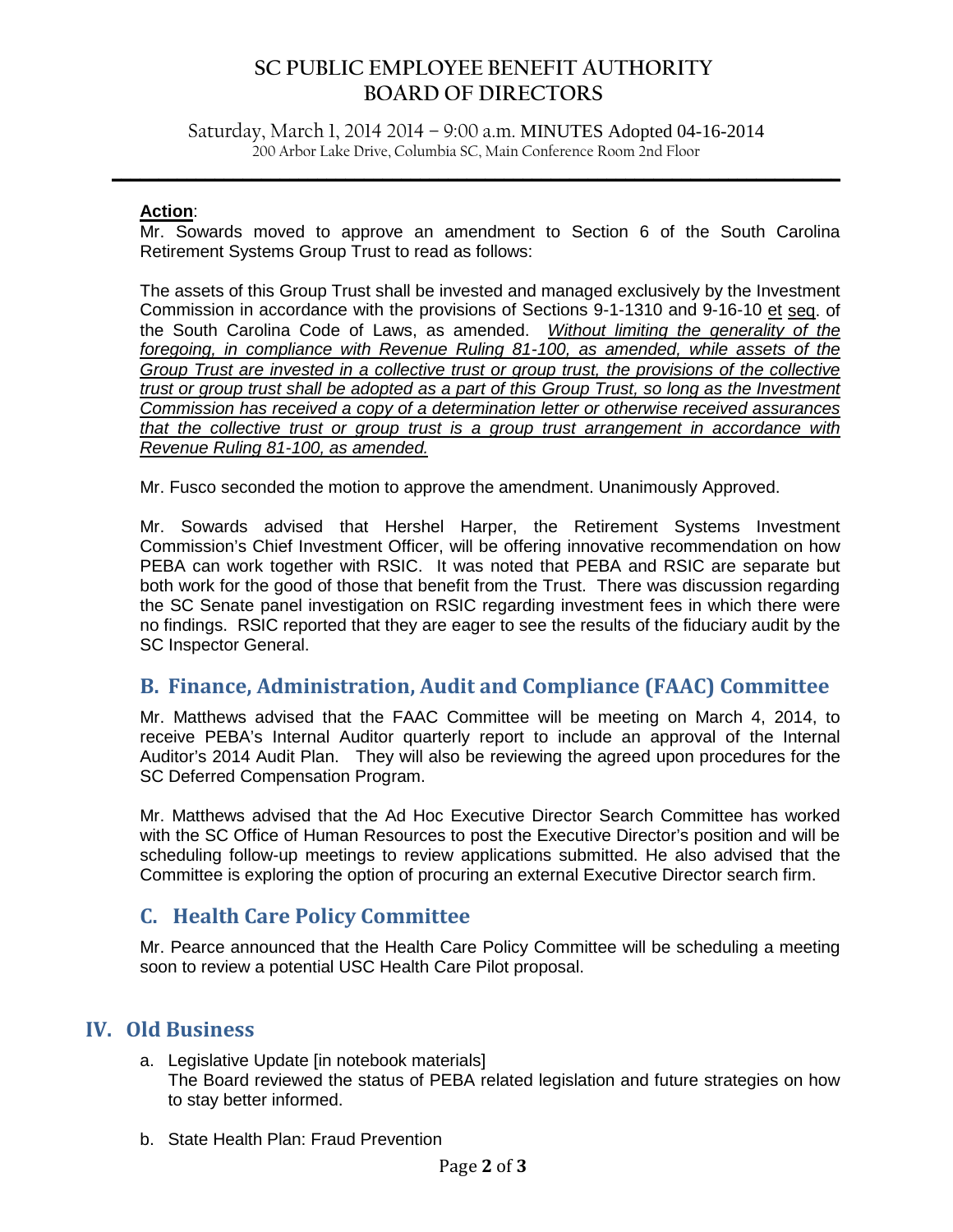Saturday, March 1, 2014 2014 – 9:00 a.m. MINUTES Adopted 04-16-2014 200 Arbor Lake Drive, Columbia SC, Main Conference Room 2nd Floor

**\_\_\_\_\_\_\_\_\_\_\_\_\_\_\_\_\_\_\_\_\_\_\_\_\_\_\_\_\_\_\_\_\_\_\_\_\_\_\_\_\_\_\_\_\_\_\_\_\_\_\_\_\_\_\_\_\_\_\_\_\_\_\_\_\_\_\_\_\_\_\_\_\_\_\_\_\_\_** Brooks Goodman with Blue Cross Blue Shield provided a report on their efforts to prevent fraud. There was discussion regarding the amount of savings as a result of fraud prevention that was directly related to PEBA and efforts towards engaging State Health Plan participants to actively monitor their Explanation of Benefits to prevent fraud. Mr. Brooks also provided information regarding medical tourism.

### **V. New Business**

There was no new business discussed.

## **VI. Round Table Discussion**

Each board member provided their feedback on the 2014 retreat. In general the retreat was well received and the members agreed that there should be a follow-up session with Mr. McClaskey regarding performance excellence.

The Board also received an update on the implementation of Catamaran as the new Pharmacy Benefits Manager. There was discussion regarding initial implementation issues and PEBA is working with Catamaran to seek resolution to the problems.

## **VII. Adjournment**

There being nothing further to discuss, Mr. Bjontegard adjourned the meeting at 11:39 a.m.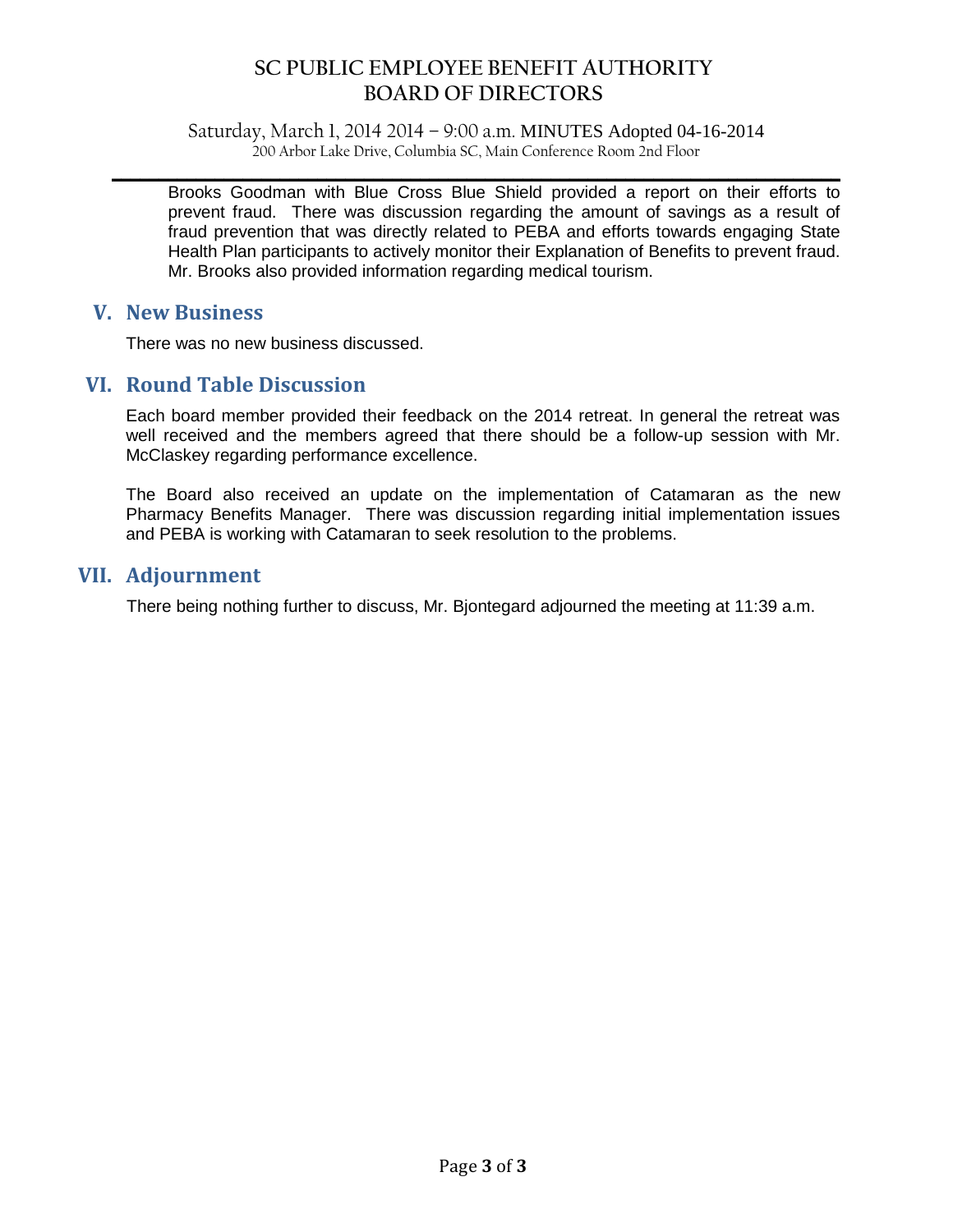# **SC Public Employee Benefit Authority Board of Directors Retreat and Meeting**

200 Arbor Lake Drive, Columbia SC, 29223, 2nd Floor Conference Room

#### **\_\_\_\_\_\_\_\_\_\_\_\_\_\_\_\_\_\_\_\_\_\_\_\_\_\_\_\_\_\_\_\_\_\_\_\_\_\_\_\_\_\_\_\_\_\_\_\_\_\_\_\_\_\_\_\_\_\_\_\_\_\_\_\_\_\_\_\_\_\_\_\_\_\_\_\_\_\_\_\_\_\_\_\_\_ Retreat Location**

McNair Law Firm - 1221 Main St., Suite 1800, Columbia, SC 29201

# **Friday, February 28, 2014 – 9:30 A.M. EDUCATION PROGRAM SESSIONS**

1. Organizational Performance Excellence [David J. McClaskey,](http://www.palsbei.com/about/instuctors-consultants/david-j-mcclaskey) Business Excellence Institute

Lunch Break

- 2. Pension Administration Benchmarking Jan Hartford, CEM Benchmarking
- 3. New GASB Standards for Pension Accounting Joe Newton & Danny White, Gabriel Roeder Smith & Company
- 4. Patient Engagement Brooks Goodman, Blue Cross Blue Shield

# **Saturday, March 1, 2014 – 9:00 a.m. BUSINESS MEETING AGENDA**

- 1. Adoption of Proposed Agenda
- 2. Minutes of Previous Meeting: January 15, 2014
- 3. Committee Reports
	- a. Retirement Policy Committee
		- i. Group Trust Document Amendment
	- b. Finance, Administration, Audit & Compliance Committee
	- c. Health Care Policy Committee
- 4. Old Business
	- a. Legislative Update
	- b. Blue Cross Blue Shield
- 5. New Business
- 6. Round Table Discussion
- 7. Executive Session Pursuant to §30-4-70(a)(2) [if necessary]

#### NOTICE OF PUBLIC MEETING

This notice is given to meet the requirements of the S.C. Freedom of Information Act and the Americans with Disabilities Act. Furthermore, this facility is accessible to individuals with disabilities, and special accommodations will be provided if requested in advance.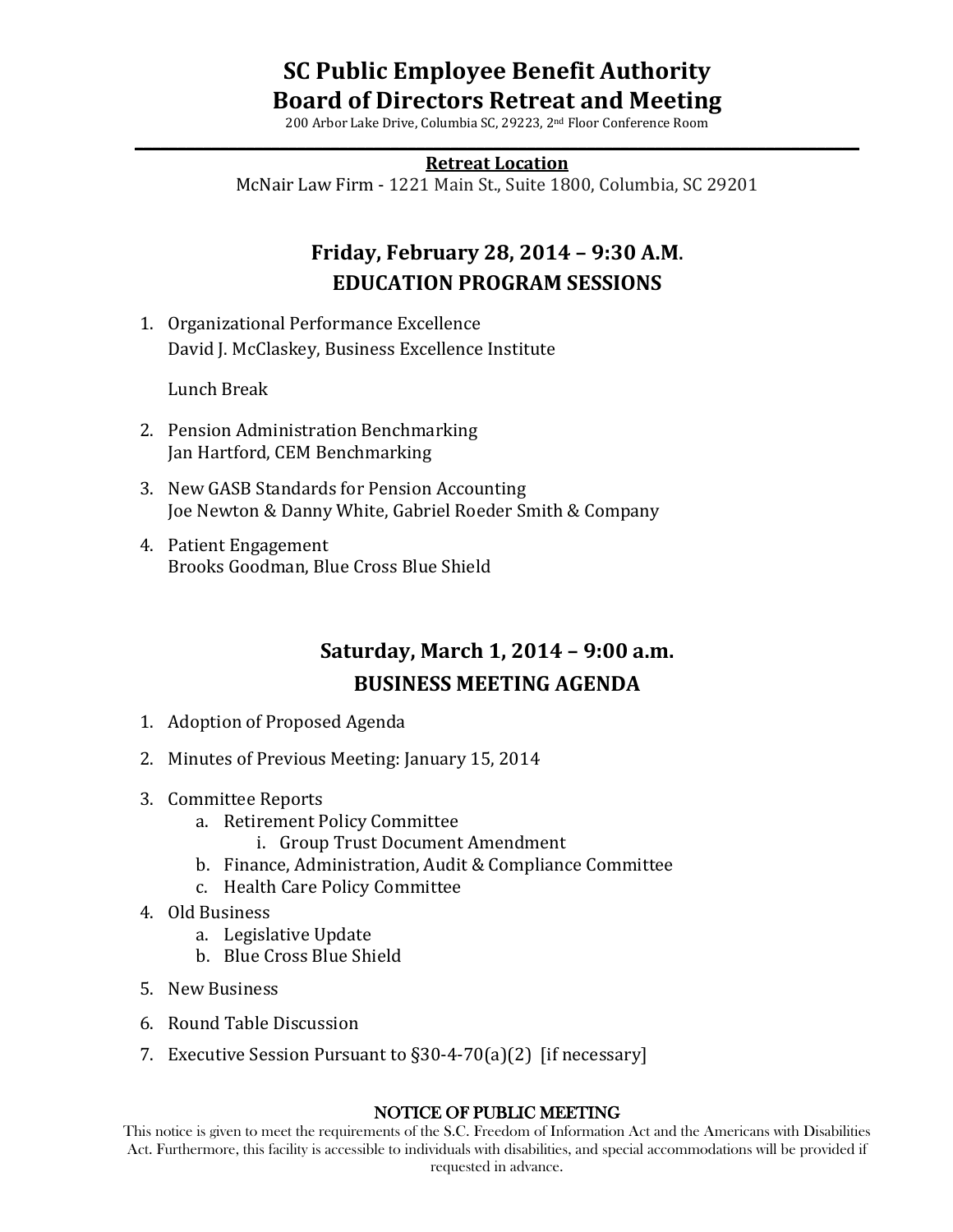#### DRAFT MINUTES

Wednesday, January 15, 2014 – 1:00 p.m. 200 Arbor Lake Drive, Columbia SC, Main Conference Room 2nd Floor

#### **\_\_\_\_\_\_\_\_\_\_\_\_\_\_\_\_\_\_\_\_\_\_\_\_\_\_\_\_\_\_\_\_\_\_\_\_\_\_\_\_\_\_\_\_\_\_\_\_\_\_\_\_\_\_\_\_\_\_\_\_\_\_\_\_\_\_\_\_\_\_\_\_\_\_\_\_\_\_ Board Members Present:**

Ms. Peggy Boykin (in person) Mr. Frank Fusco (in person) Vice Chairman Joe "Rocky" Pearce (in person) Mr. Audie Penn (in person) Mr. John Sowards (in person) Mr. David Tigges (in person) Mr. Steve Heisler (in person) Sheriff Leon Lott (by phone) Chairman Bjontegard (in person)

#### **Board Members Not Present:**

Mr. Steve Matthews Ms. Stacy Kubu

### **Others present for all or a portion of the meeting:**

David Avant, Lil Hayes, Stephen Van Camp, Justin Werner, Travis Turner, Laura Smoak, Phyllis Buie, Breta Smith, Laura Smoak, Lisa Phipps, Robbie Brown, and Virginia Wetzel from the South Carolina Public Employee Benefit Authority (PEBA); Donald Tudor and Wayne Pruitt with the State Retirees Association; Ed Poliakoff with TIAA-CREF, Joe Mack and Tim Bryan with Prudential; Brooks Goodman, Emily Donaldson, Shelvie Belser with Blue Cross Blue Shield of South Carolina; and Carlton Washington with the SC State Employees Association.

# **I. Call to order**

Vice Chairman Pearce called the meeting to order at 1:00 p.m. and Mr. Bjontegard gave the invocation. Ms. Hayes confirmed meeting notice compliance with the Freedom of Information Act. Mr. Heisler moved to adopt the agenda and Mr. Penn seconded. The agenda was unanimously approved.

## **II. Approval of minutes from the last meetings – December 18, 2013**

Mr. Pearce asked for amendments to the December 18, 2013, meeting minutes. There being no amendments, Mr. Sowards moved to adopt the minutes and Mr. Tigges seconded. The Board minutes from December 18, 2013, were unanimously approved.

# **III. Election of the Chairman of the Board**

Mr. Pearce advised that the term of the Board Chairman appointed by the Governor expired December 31, 2013. Per Section VII, B, of the Board's Bylaws, should there be a vacancy in the Chairman position the Vice Chairman shall serve until a new Chairman is elected. Only a non-representative member may serve as the PEBA Board Chair. Ms. Boykin, as the Representative member for Active employees, has agreed to conduct the election for the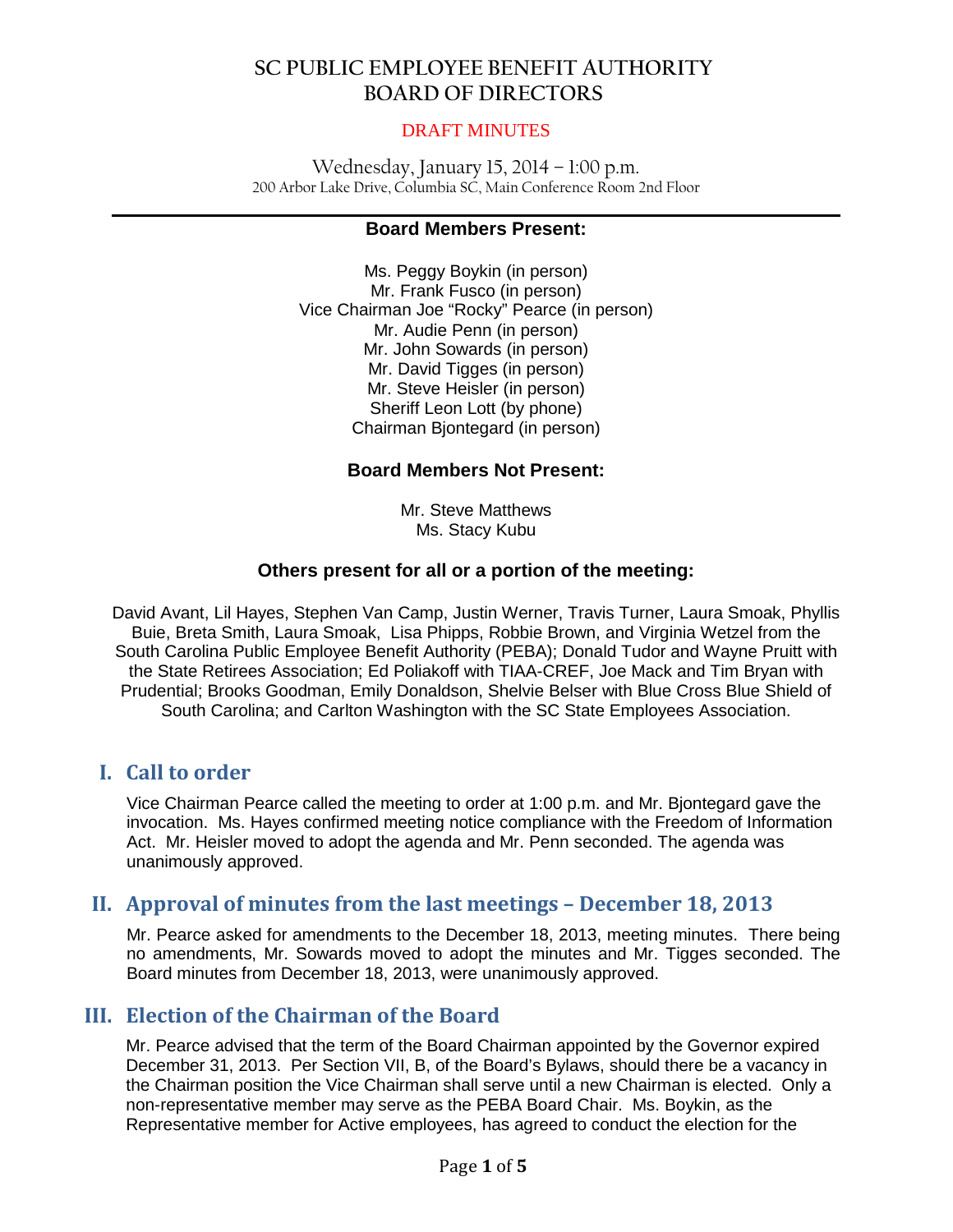#### DRAFT MINUTES

#### Wednesday, January 15, 2014 – 1:00 p.m. 200 Arbor Lake Drive, Columbia SC, Main Conference Room 2nd Floor

**\_\_\_\_\_\_\_\_\_\_\_\_\_\_\_\_\_\_\_\_\_\_\_\_\_\_\_\_\_\_\_\_\_\_\_\_\_\_\_\_\_\_\_\_\_\_\_\_\_\_\_\_\_\_\_\_\_\_\_\_\_\_\_\_\_\_\_\_\_\_\_\_\_\_\_\_\_\_** Chairman for the term which will end June 30, 2014. After that time, the members appointed or reappointed will elect a new Chairman.

Ms. Boykin opened the floor for nominations for the Chairman. Mr. Sowards moved to nominate Art Bjontegard. No other nominations were offered. Mr. Heisler moved to close the floor for nominations and Mr. Fusco seconded. By acclimation the PEBA Board named Art Bjontegard as the Board Chairman for the term which will end June 30, 2014.

Ms. Boykin turned the meeting over to Mr. Bjontegard.

## **IV. Executive Session Pursuant to S.C. Code of Laws 30-4-70 (1), (2), & (3)**

As noted on the agenda, an Executive Session was called and entered into unanimously at 1:12 p.m.

Open meeting resumed at 2:11 p.m. following the Executive Session. No action was taken by the Board while in Executive Session.

#### **Action**:

Mr. Fusco moved the PEBA Board to appoint Travis Turner as the agency's Interim Director effective January 16, 2014. Mr. Sowards seconded. The motion was unanimously approved.

#### **Action:**

Mr. Heisler moved that the Board shall conduct the recruiting process for its new Executive Director as follows:

- The Finance, Administration, Audit and Compliance Committee of the Board (the "FAAC") shall be responsible for engaging the support of the South Carolina Office of Human Resources (the "OHR") to finalize the Executive Director position description and to initiate and manage the recruiting process.
- The Board shall appoint an ad hoc Search Committee (the "Search Committee"), made up of the Board Chairman and a representative of the three standing Committees (the FAAC, the Retirement Policy Committee and the Health Care Policy Committee) to evaluate and screen qualified candidates with the support of OHR.
- The Search Committee shall present a minimum of three (3) finalist candidates who meet the criteria for the Executive Director position to the PEBA Board for consideration as soon as practicable.

Mr. Sowards seconded. The motion was unanimously approved.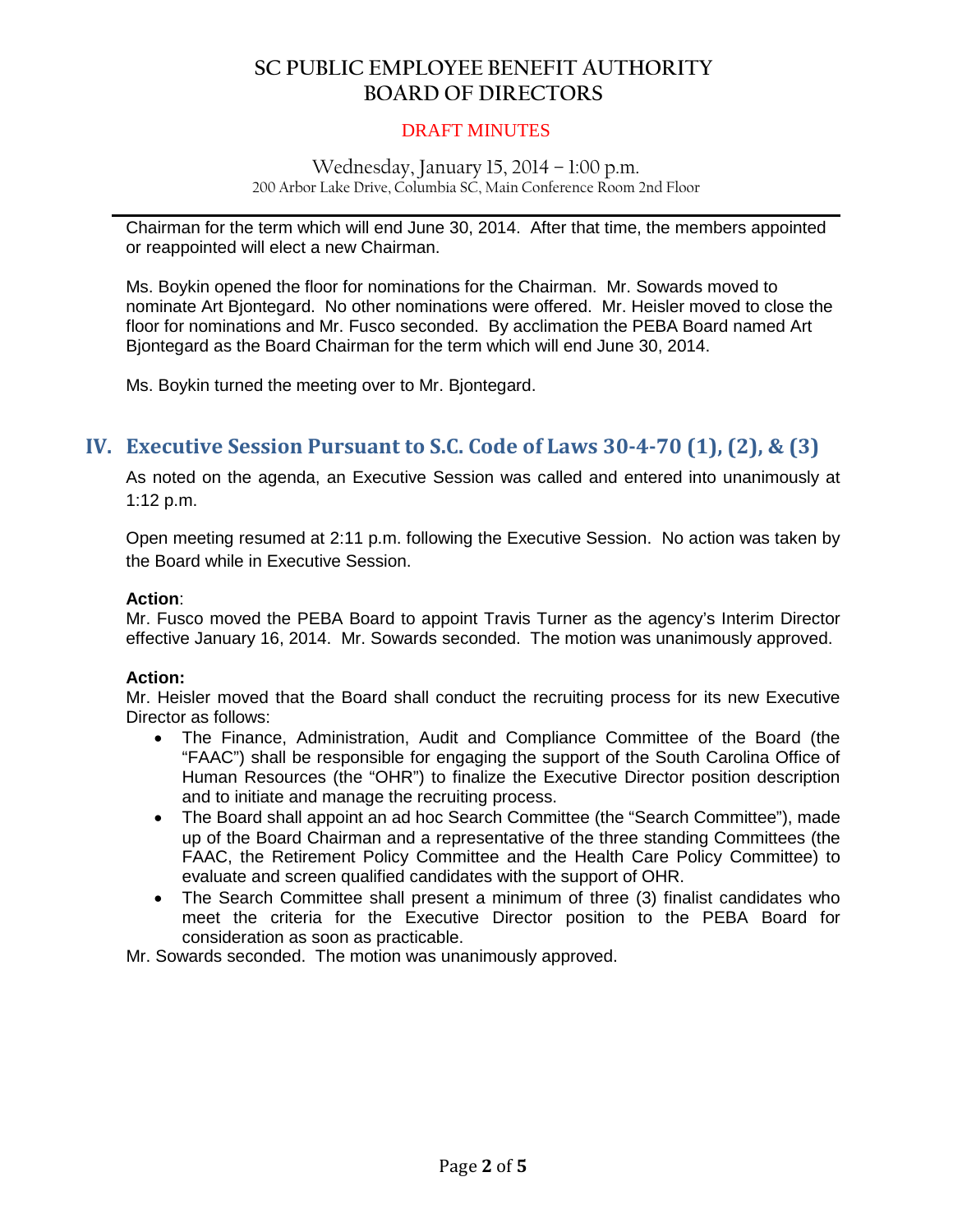#### DRAFT MINUTES

Wednesday, January 15, 2014 – 1:00 p.m. 200 Arbor Lake Drive, Columbia SC, Main Conference Room 2nd Floor

**\_\_\_\_\_\_\_\_\_\_\_\_\_\_\_\_\_\_\_\_\_\_\_\_\_\_\_\_\_\_\_\_\_\_\_\_\_\_\_\_\_\_\_\_\_\_\_\_\_\_\_\_\_\_\_\_\_\_\_\_\_\_\_\_\_\_\_\_\_\_\_\_\_\_\_\_\_\_**

# **V. Committee Reports**

## **A. Retirement Policy Committee**

Mr. Sowards reported that the Retirement Committee did not meet during the month of January 2014 but will meet on February 5, 2014, to review industry best practices for the South Carolina's Deferred Compensation Program.

## **B. Finance, Administration, Audit and Compliance (FAAC) Committee**

Mr. Matthews reported that the FAAC Committee did not meet during the month of January 2014, but will be scheduling a meeting soon to review PEBA's Internal Auditor's quarterly report.

## **C. Health Care Policy Committee**

Mr. Pearce advised that the Health Care Policy Committee met early in the morning and discussed the following agenda items:

#### Health Insurance Dependent Audit Review

Mr. Pearce advised that the Committee reviewed the audit origins and methodology. There was discussion regarding resulting savings calculations, future trends for decreasing claims, amnesty periods for submittal of required dependent documentation, and the estimated completion of the audit process. Mr. Pearce advised that the Committee will receive followup information during their next meeting regarding State Health Plan changes regarding coverage of non-traditional dependants, an analysis of annual savings and resulting claims trend decrease due to removal of ineligible dependants, and resources needed to accelerate the estimated completion date of the audit.

#### Long Term Disability Premium Study

Mr. Pearce advised the Committee received a report on the overfunded status of the Long Term Disability Trust Fund. It was noted that Gabriel Roeder Smith & Company, PEBA's actuary consultant, recommended no change to premiums at this time due to changes in disability eligibility pursuant to Act 278 of 2012. Mr. Pearce advised the Committee will receive follow-up information on the possibility of outsourcing to a third party provider instead of the current self-funded status.

#### Post Health Expenditure Analysis

Mr. Pearce advised the Committee received a report from Brooks Goodman with Blue Cross Blue Shield who described programs and processes to detect and prevent health claim fraud. During the next Committee meeting, Mr. Goodman has been directed to work with PEBA and Catamaran to create a patient engagement plan, the cost of fraud and what steps they could take to prevent future fraud. The Committee also requested a statistical report on past fraud cases.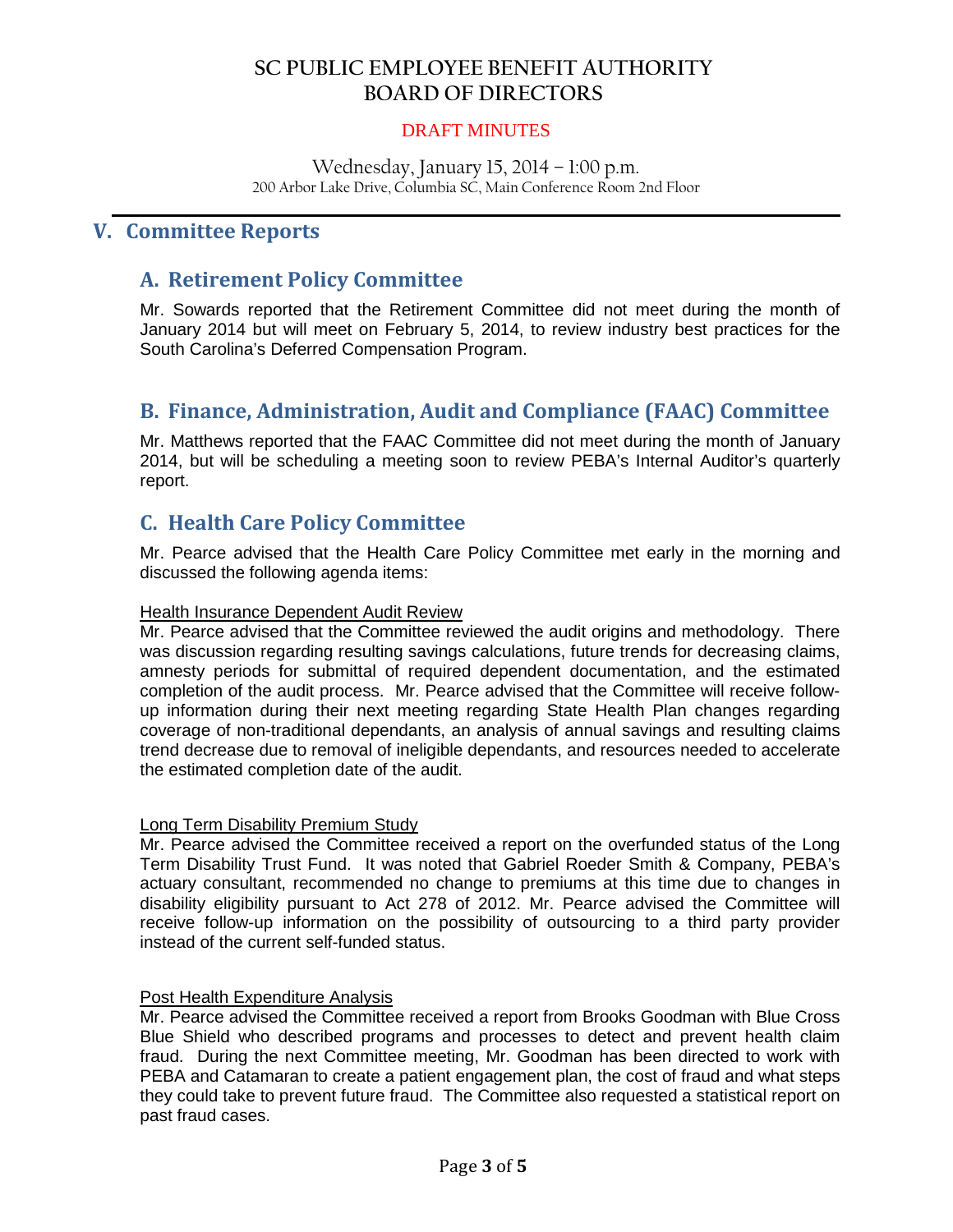#### DRAFT MINUTES

Wednesday, January 15, 2014 – 1:00 p.m. 200 Arbor Lake Drive, Columbia SC, Main Conference Room 2nd Floor

**\_\_\_\_\_\_\_\_\_\_\_\_\_\_\_\_\_\_\_\_\_\_\_\_\_\_\_\_\_\_\_\_\_\_\_\_\_\_\_\_\_\_\_\_\_\_\_\_\_\_\_\_\_\_\_\_\_\_\_\_\_\_\_\_\_\_\_\_\_\_\_\_\_\_\_\_\_\_**

## **VI. Legislative Update [in notebook materials]**

Mr. Avant, PEBA's Interim Director, reviewed the Governor's proposed Fiscal Year 2014-15 Budget recommendations to include employee benefits and the agency's appropriations. He also indicated The Board received this as information.

The Board requested a summary of the proposed staggered board member terms as stated in the proposed Senate Bill 954.

Mr. Pearce emphasized the fact that the Governor recommended the State Health Plan remained "grandfathered" for Fiscal Year 2015. He believes it is most important to dive towards an ACA compliant plan in the future.

Mr. Pearce also highlighted the success of the MUSC PCMH Pilot for plan year 2013. He suggested PEBA review MUSC's communication campaign for useful communication tips.

Ms. Boykin advised she has received inquires concerning the transition to the new pharmacy benefits manager, Catamaran.

### **VII. Old Business**

There was no old business.

### **VIII. New Business**

There was no new business to be discussed.

## **IX. Round Table Discussion**

#### **Director's Report, David Avant:**

Mr. Avant announced that PEBA's IT Department has been asked to present a report on the agency's outstanding IT security efforts at DeLoitte & Touche's monthly meeting. The Board recognized PEBA's IT department, specifically Lisa Phipps and Robbie Brown present in the meeting.

At this time, PEBA has not been involved in the contract signed by the Treasurer for the custody of assets within the Retirement Trust Funds.

Board member tablets have been purchased and PEBA's IT department is in the process of securing the appropriate software.

Intent to Apply to the Governor's Explorer Award has been submitted and PEBA staff is in the process of completing the application which is due February 14, 2014.

PEBA is in the process of reviewing the efforts involved in becoming ISO certified.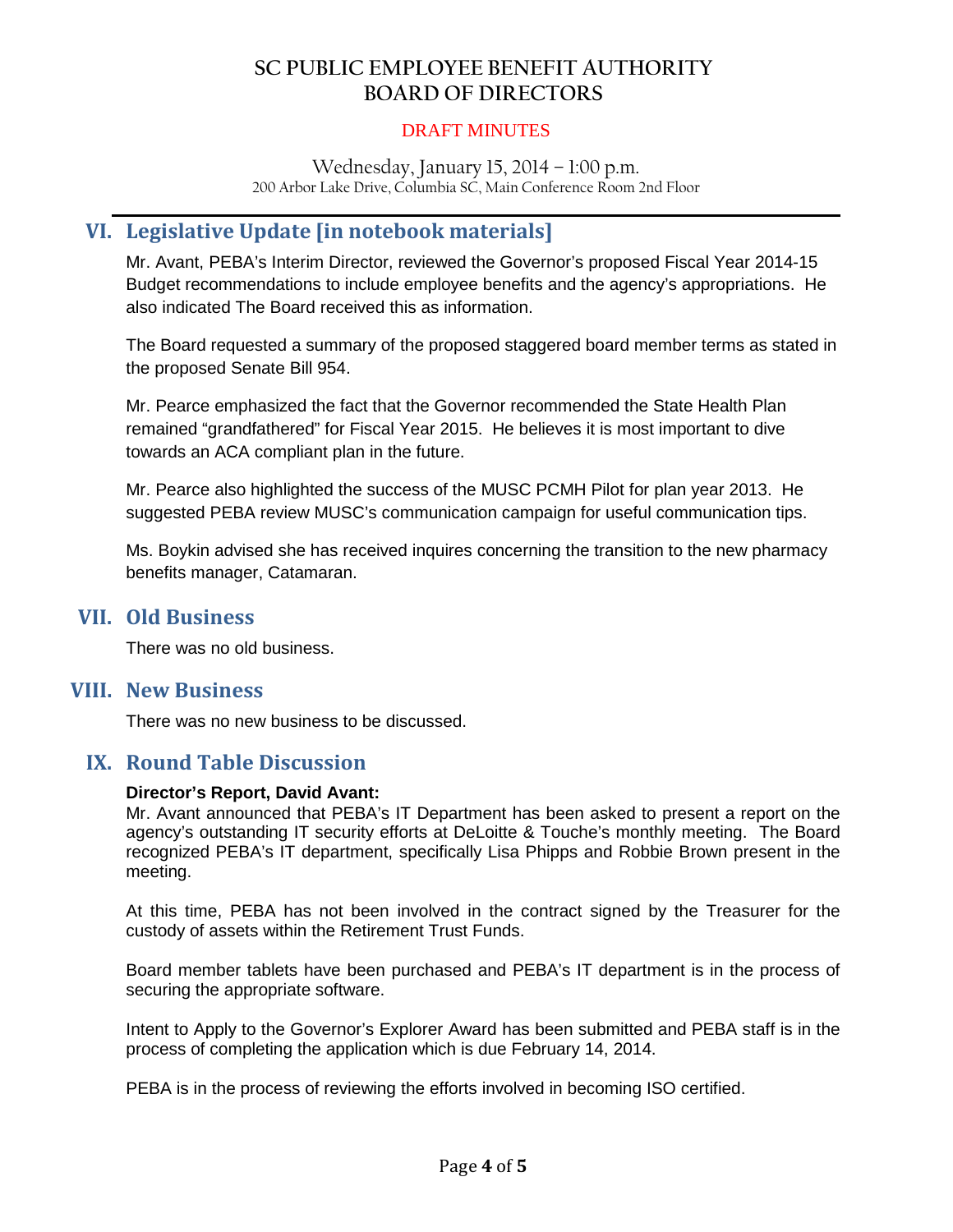#### DRAFT MINUTES

#### Wednesday, January 15, 2014 – 1:00 p.m. 200 Arbor Lake Drive, Columbia SC, Main Conference Room 2nd Floor

**\_\_\_\_\_\_\_\_\_\_\_\_\_\_\_\_\_\_\_\_\_\_\_\_\_\_\_\_\_\_\_\_\_\_\_\_\_\_\_\_\_\_\_\_\_\_\_\_\_\_\_\_\_\_\_\_\_\_\_\_\_\_\_\_\_\_\_\_\_\_\_\_\_\_\_\_\_\_** Mr. Avant expressed his appreciation for the opportunity to serve as Interim Executive Director.

#### **Board Member's Report:**

Mr. Penn suggested that the Board analyze the agency's current processes to determine if additional resources are needed or the possibility of deploying existing resources.

Ms. Boykin suggested the agency catalog the key human resource assets that have been lost over the last couple of years in an effort to rebuild in those key areas.

Mr. Fusco suggested that PEBA develop a patient engagement plan to promote consumerism. He provided the Patient Engagement Framework created by the National eHealth Collaborative as a reference tool.

#### **Action:**

Mr. Heisler moved that the Board of Directors formally recognize the outstanding contributions and exemplary leadership of David Avant during his tenure as the Executive Director of the South Carolina Public Employee Benefit Authority. Mr. Sowards seconded. The motion was unanimously approved.

#### **Chairman's Report:**

Mr. Bjontegard requested each Committee Chairman to provide their nominations for the Executive Search Committee as soon as possible. Mr. Bjontegard advised that Committee assignments will be revisited at the end of July 2014. He reviewed a preliminary agenda for the 2014 Board Retreat.

He provided an inspirational quote regarding teamwork. He emphasized the importance of each person's efforts needed to produce a successful finished product. He would like the Board members and PEBA staff to keep this in mind.

Mr. Bjontegard summarized five important objectives he would like the Board and agency to review. He asked each board member to provide their recommended objectives during the 2014 PEBA Board Retreat.

## **X. Adjournment**

There being nothing further to discuss, Mr. Bjontegard adjourned the meeting at 3:00 p.m.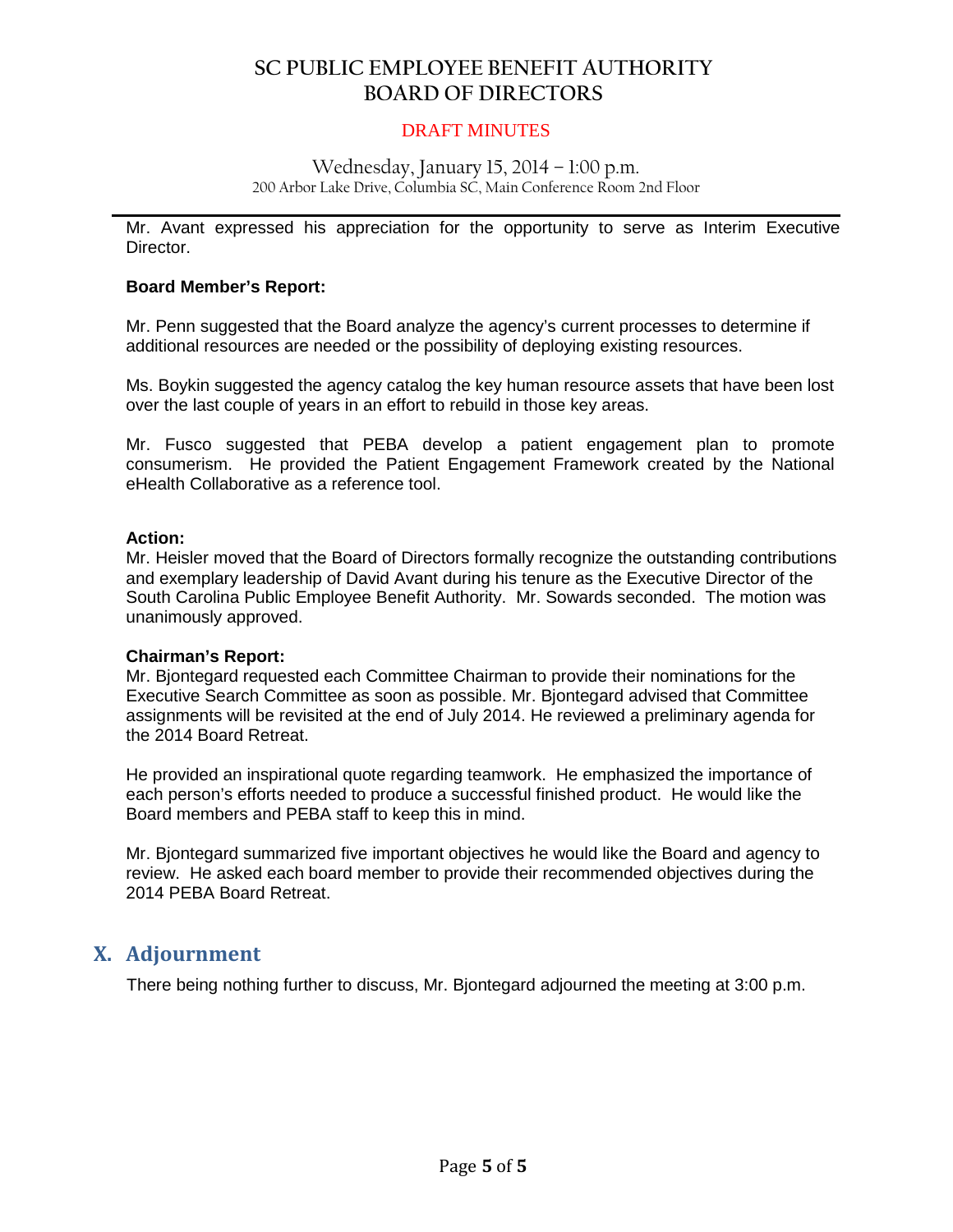### **PUBLIC EMPLOYEE BENEFIT AUTHORITY AGENDA ITEM**

#### **Meeting Date: March 1, 2014 Agenda 3**

### **1. Subject: Group Trust Document Amendment**

#### **2. Summary:**

By law, the assets of the defined benefit pension plans administered by PEBA are held collectively in a group trust for the comingling and collective investment of those pension funds. The PEBA Board of Directors are the trustees of the group trust and, in that capacity, the Board adopted a Resolution for Declaration of the South Carolina Retirement Systems Group Trust on February 1, 2013, to memorialize the group trust created by statute.

As long as the group trust satisfies certain IRS requirements, the group trust can enjoy the same tax-exempt treatment as the underlying pension trusts that are included in the group trust. By a determination letter issued on September 27, 2013, the IRS found that the South Carolina Retirement Systems Group Trust, as memorialized in the Board's declaration, satisfies those requirements and is exempt from federal income tax. Notably, one of the IRS requirements that a group trust must satisfy is that the terms of the group trust document be adopted as part of the underlying pension plans.

Recently, the Investment Commission has approved two relatively large investments in passively managed index funds. Both of these investments would be made in collective investment trusts, which are, themselves, created as taxexempt group trusts under the IRS requirements. Consequently, in order for the collective investment trusts to maintain their tax-exempt status upon the inclusion of funds from our group trust, the terms of the collective investment trust must be adopted as part of our group trust. Without an amendment to our group trust to adopt the provisions of the collective investment trusts in question, the Investment Commission will not be able to make the investments in the collective investment trusts.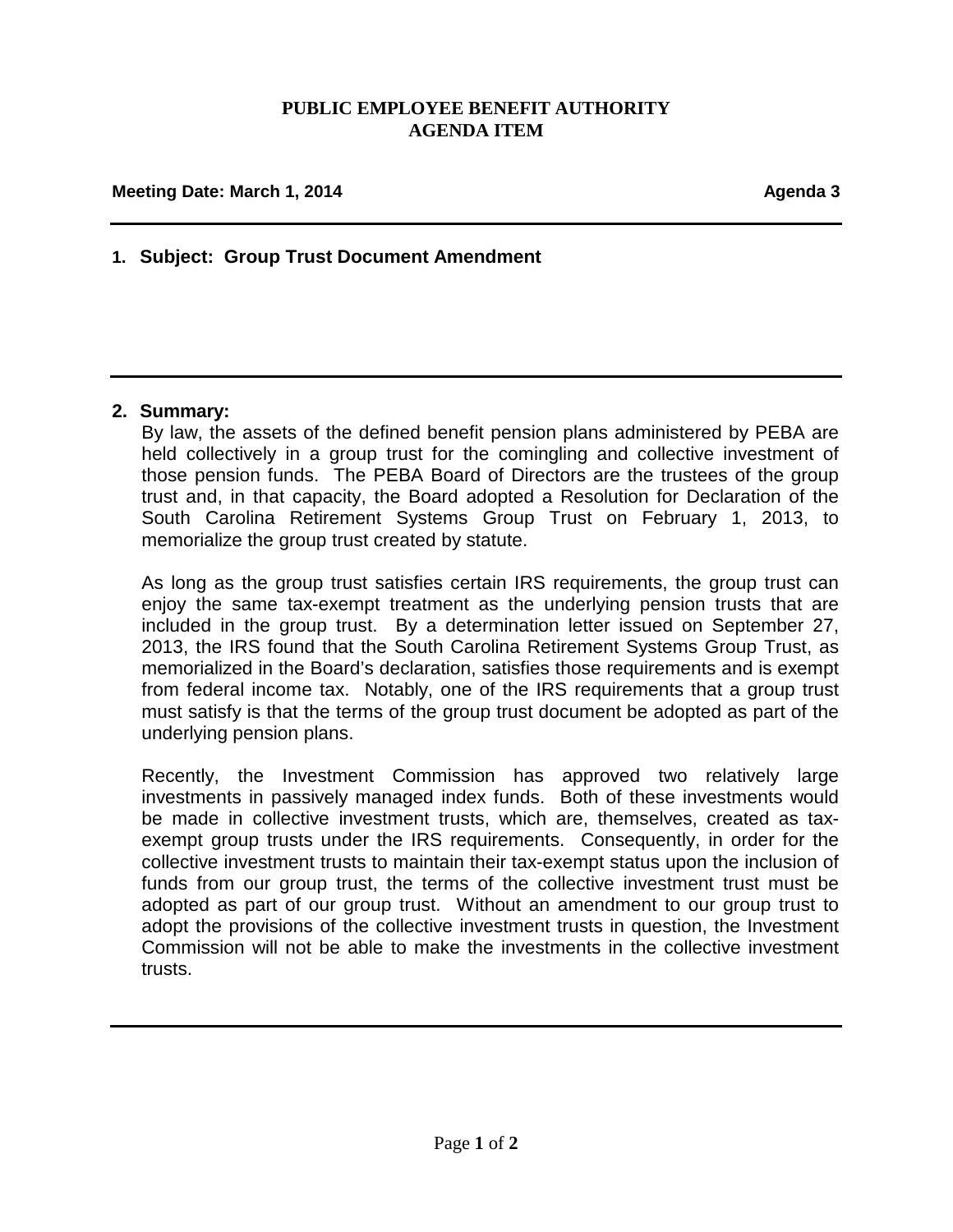# **3. What is Board asked to do?**

Adopt the proposed amendment to the Declaration of the South Carolina Retirement Systems Group Trust to facilitate investment of the trust's assets in qualified collective investment trusts or group trusts.

Amend Section 6 of the South Carolina Group Trust to read as follows: The assets of this Group Trust shall be invested and managed exclusively by the Investment Commission in accordance with the provisions of Sections 9-1- 1310 and 9-16-10 et seq. of the South Carolina Code of Laws, as amended. *Without limiting the generality of the foregoing, in compliance with Revenue Ruling 81-100, as amended, while assets of the Group Trust are invested in a collective trust or group trust, the provisions of the collective trust or group trust shall be adopted as a part of this Group Trust, so long as the Investment Commission has received a copy of a determination letter or otherwise received assurances that the collective trust or group trust is a group trust arrangement* 

*in accordance with Revenue Ruling 81-100, as amended.*

## **4. Supporting Documents:**

- (a) Attached:
	- 1. RSIC Presentation. SC Retirement Systems Group Trust Proposed CIT Amendment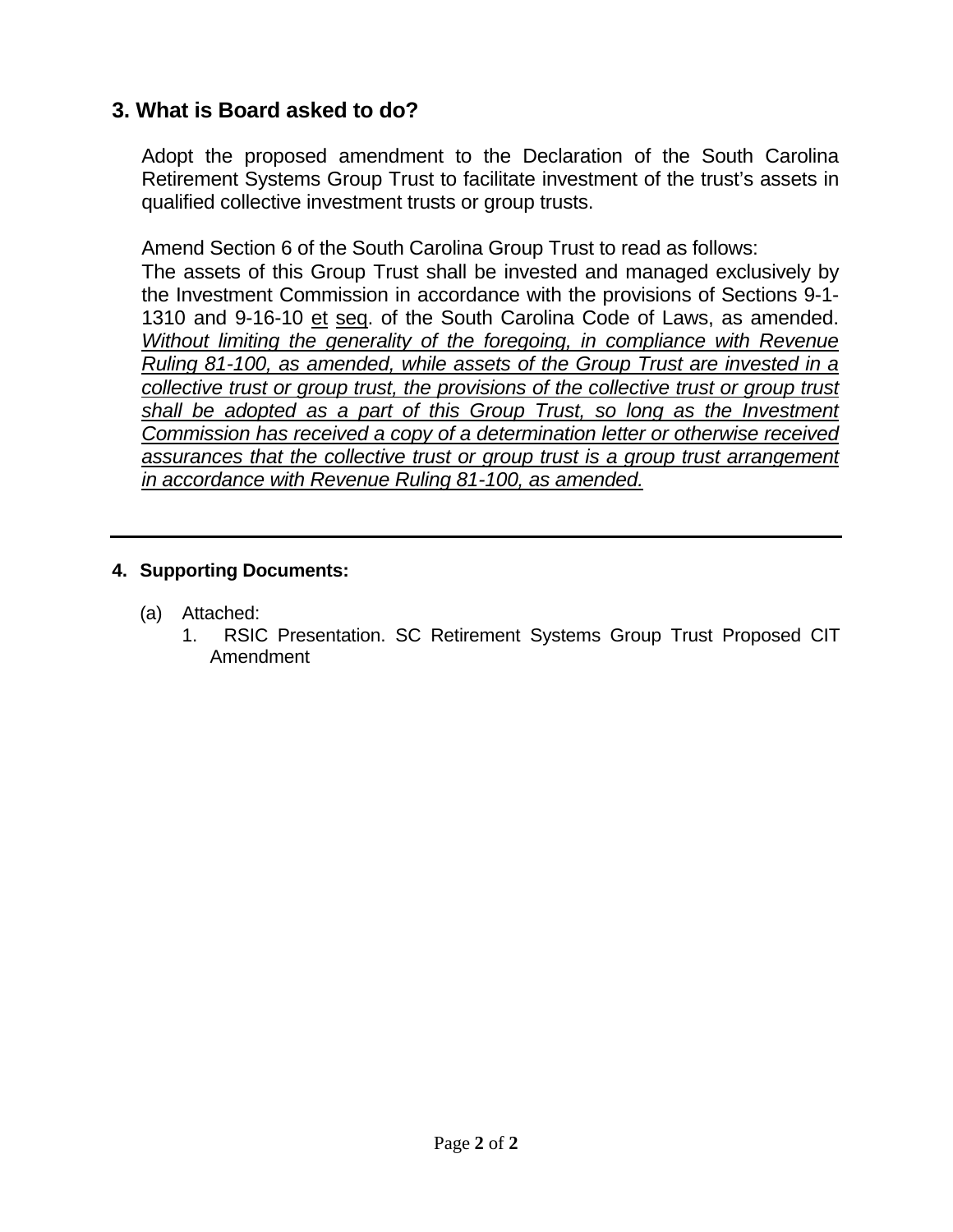# **SOUTH CAROLINA RETIREMENT SYSTEMS GROUP TRUST**

# **PROPOSED CIT AMENDMENT**

March 1, 2014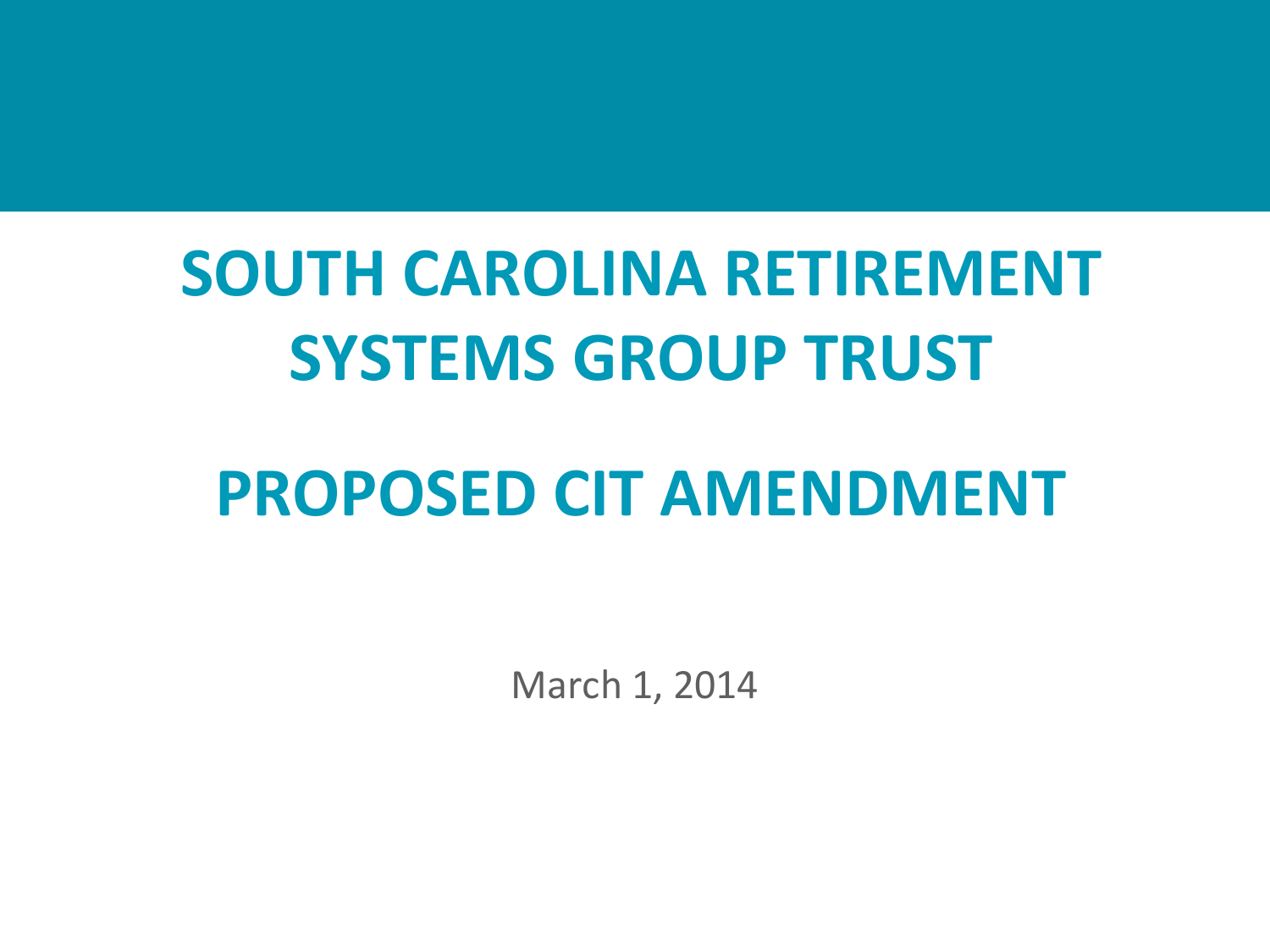# Background on the Group Trust

- The State has 5 defined benefit public pension plans.
- Each plan is managed separately on the benefit side; however, the assets are invested as one pool – as a "group trust".
- Investing assets of the 5 plans as a group trust instead of separate portfolios creates economic and operational benefits to the plans.
- The Group Trust created by SC statute (S.C. Code Ann. § 9-16-20) enables the Commission to collectively invest the assets of all 5 plans, rather than managing 5 different pools of assets.
- The statute provides, in part, that the assets will be held in a group trust under Section 401(a)(24) of the Internal Revenue Code.
- In February 2013 PEBA executed a Resolution for Declaration of the South Carolina Retirement Systems Group Trust to formalize the Group Trust.
- In October 2013, PEBA received a determination letter from the IRS for the Group Trust stating that the Group Trust qualifies as tax exempt.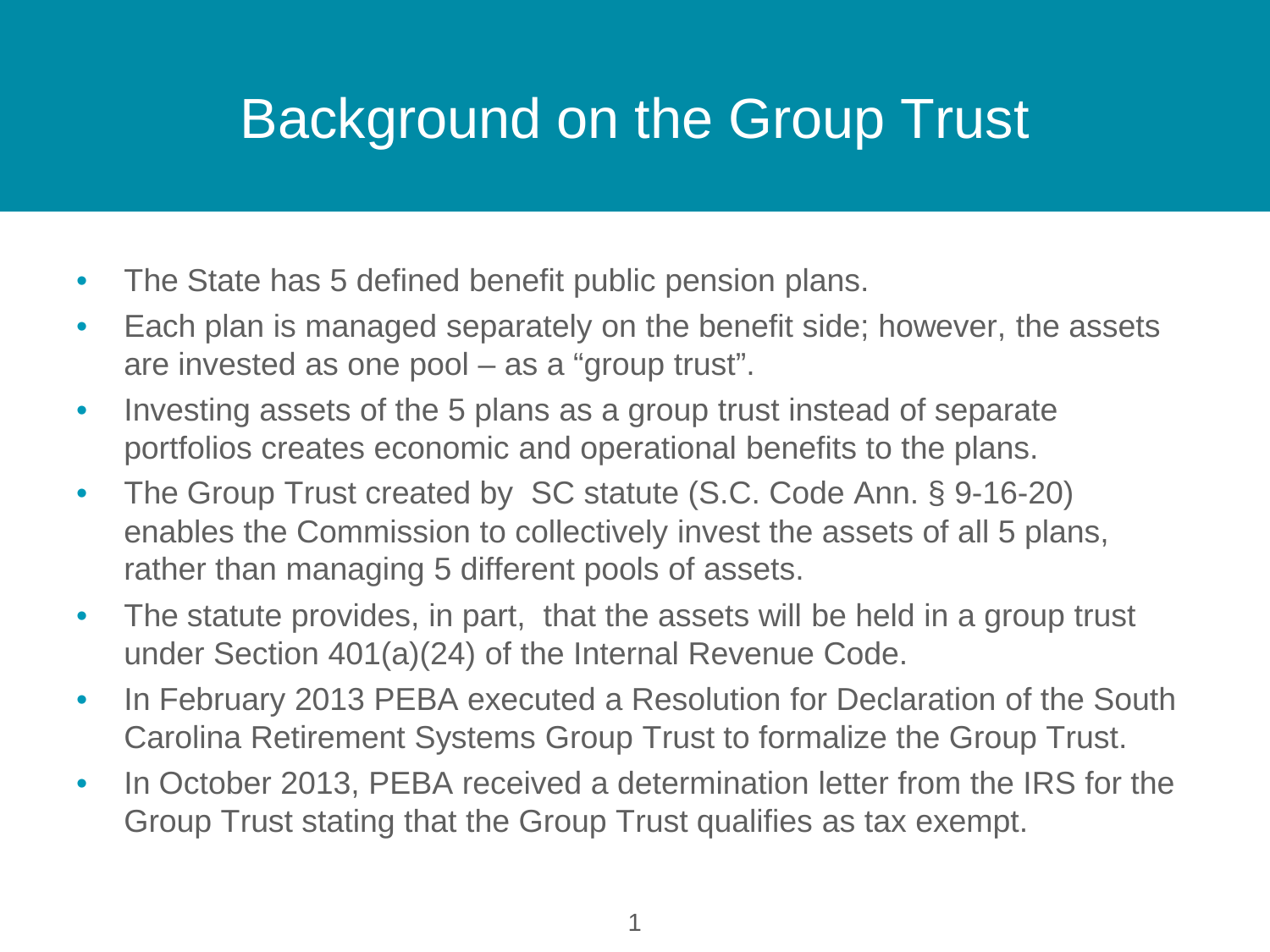# **Description of Proposed CIT Amendment**

We are proposing to amend Section 6 of the South Carolina Retirement Systems Group Trust (the "Group Trust") to read as follows:

> The assets of this Group Trust shall be invested and managed exclusively by the Investment Commission in accordance with the provisions of Sections 9-1-1310 and 9-16-10 et seq. of the South Carolina Code of Laws, as amended. *Without limiting the generality of the foregoing, in compliance with Revenue Ruling 81-100, as amended, while assets of the Group Trust are invested in a collective trust or group trust, the provisions of the collective trust or group trust shall be adopted as a part of this Group Trust, so long as the Investment Commission has received a copy of a determination letter or otherwise received assurances that the collective trust or group trust is a group trust arrangement in accordance with Revenue Ruling 81-100, as amended.*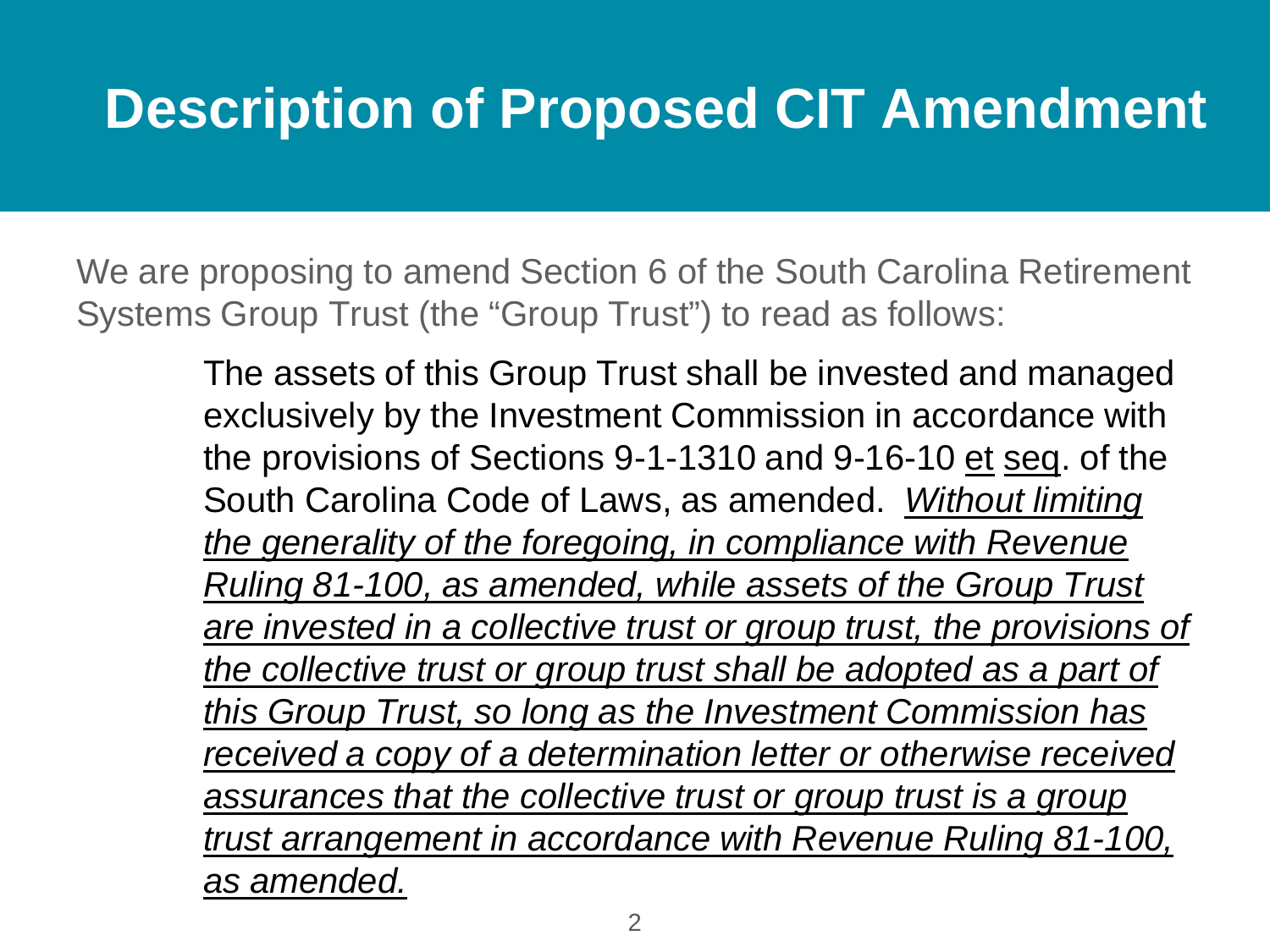# **Background on CITs (Collective Investment Trusts)**

- The Commission recently approved two CIT investments. The investments will be made into passively managed index funds.
- CITs are commingled investment vehicles and are often preferred for institutional investors, including for reasons of cost savings and efficient, at-source foreign dividend tax reclamation.
- CITs are established as group trusts.
- Maintaining the tax exempt status of a group trust is an essential requirement of these structures.
- Group trusts often rely on the provisions of IRS Revenue Ruling 81-100, as amended, in order to maintain their tax exempt status.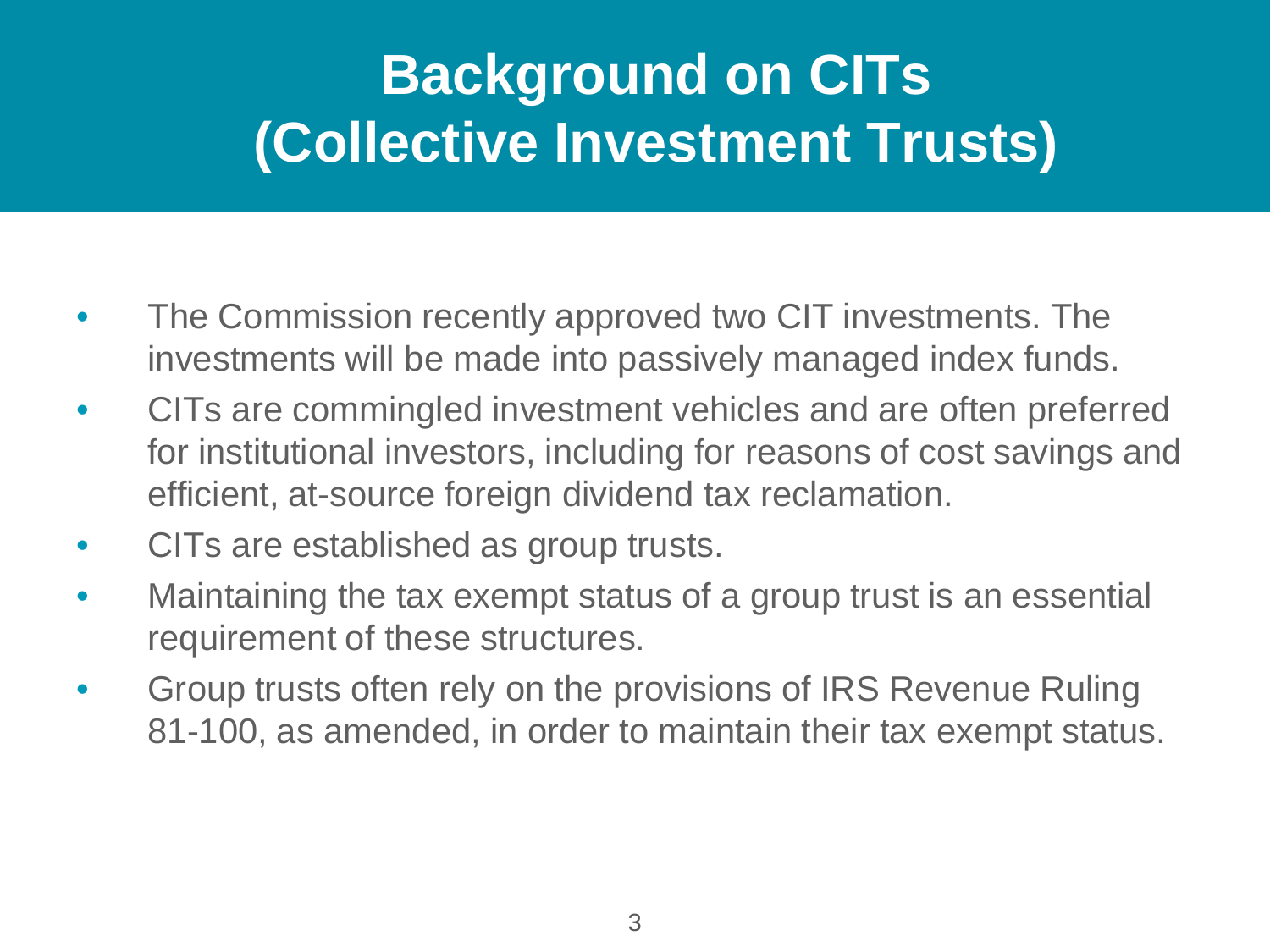# Background on the Approved Investments

- The Commission unanimously approved two investments into CITs. The investments are passively managed index funds run by BlackRock and State Street, the two of the largest money managers in the world.
- These are two very large mandates (up to approx. \$6-\$7 billion) for the Commission into very low-cost strategies (for example, BlackRock's management fee is 0.025% on the first \$1 billion and 0.015% on the balance. State Street's management fee is 0.02% on the first \$500 million, 0.01% on the next \$1 billion and 0.005% on the balance. If \$2.5 billion is allocated to each manager, the total cost of management would be \$725,000 or a blended 0.015).
- The investments went through extensive investment and operational due diligence prior to the Commission vote.
- Once approved, RSIC Legal began the negotiation process with BlackRock and State Street to formalize the contracts.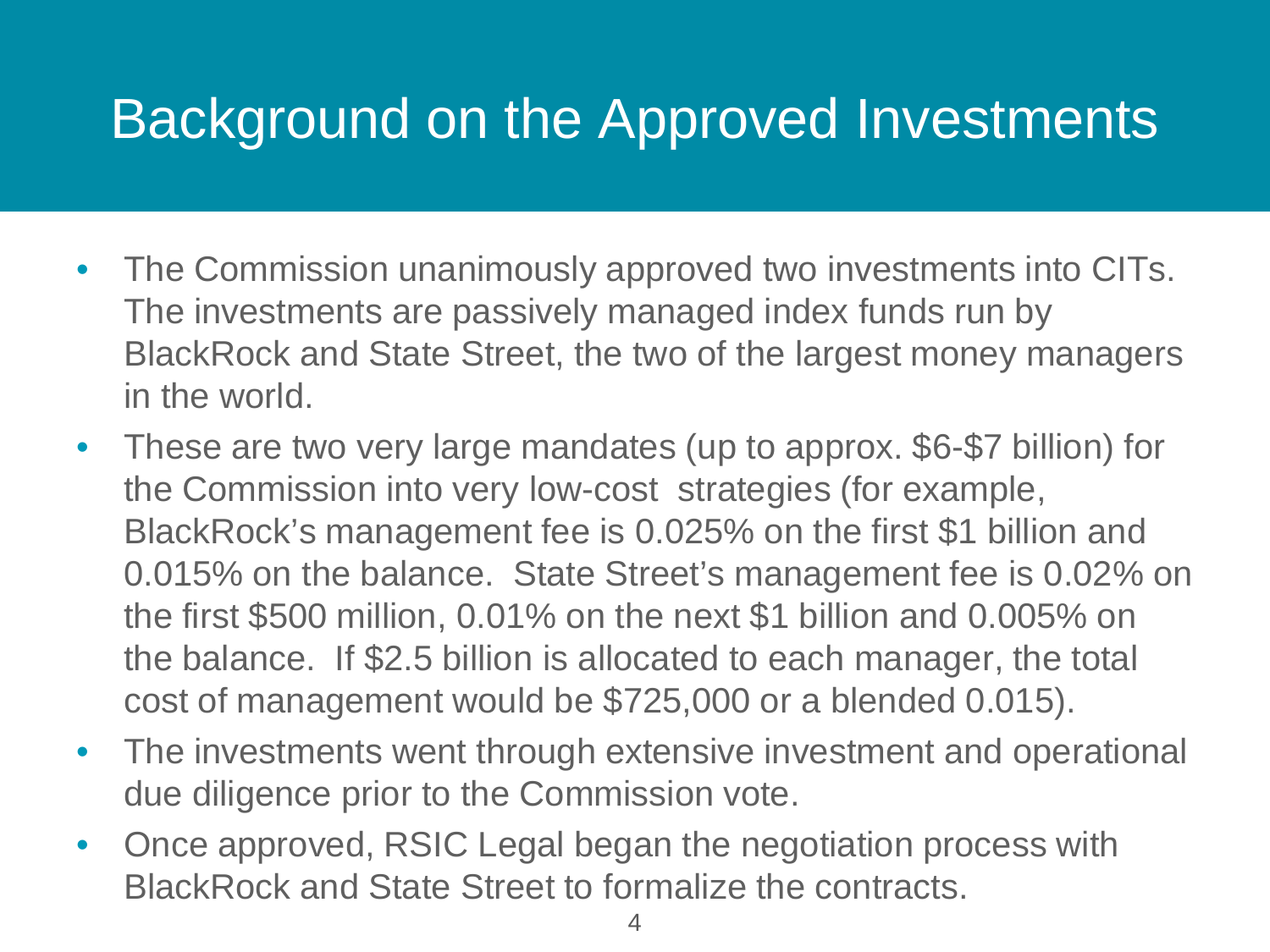# Background Continued

• Because both the BlackRock and State Street investments are set up in collective investment trusts, both BlackRock and State Street will require that our Group Trust comply with applicable tax rules and regulations before we can invest in order to preserve BlackRock and State Street CITs' status as group trusts.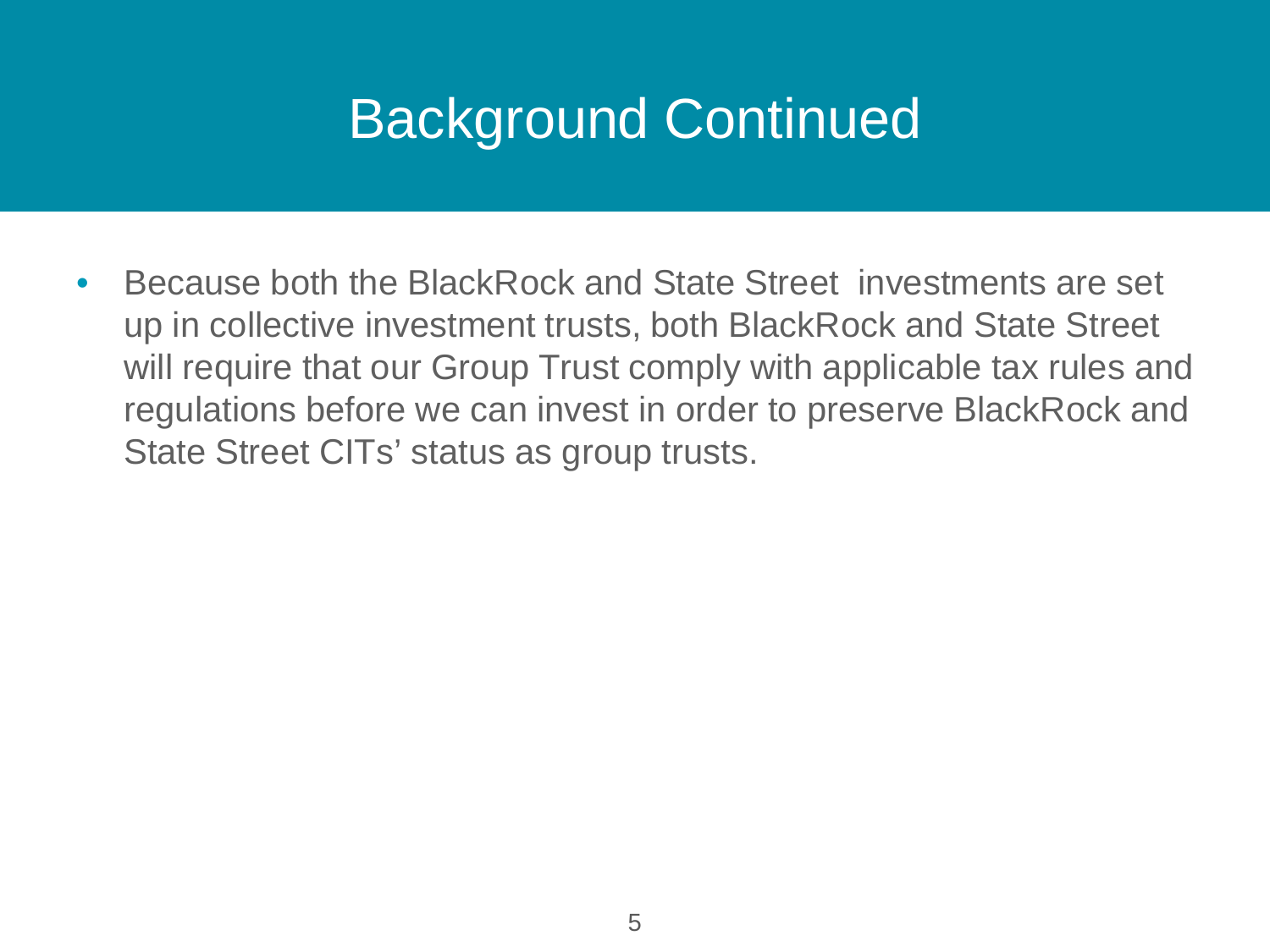# **Recent IRS Rule Changes**

- The IRS amended Rev. Rul. 81-100 in 2011 by adopting Rev. Rul. 2011-1.
- Rev. Ruling 2011-1 expressly requires that the group trust be adopted "as a part of" each investor in the group trust. (Prior to Rev. Rul. 2011-1 arguments were made that governmental plans were not subject to this requirement.)
- The IRS has determined that the Group Trust is a group trust under Rev. Rul. 81-100 and is, therefore, tax exempt.
- Any group trust, such as the Group Trust, that wants to invest into a group trust type investment (such as a CIT), is required to comply with Rev. Rul. 81-100, as amended by Rev. Rul. 2011-1.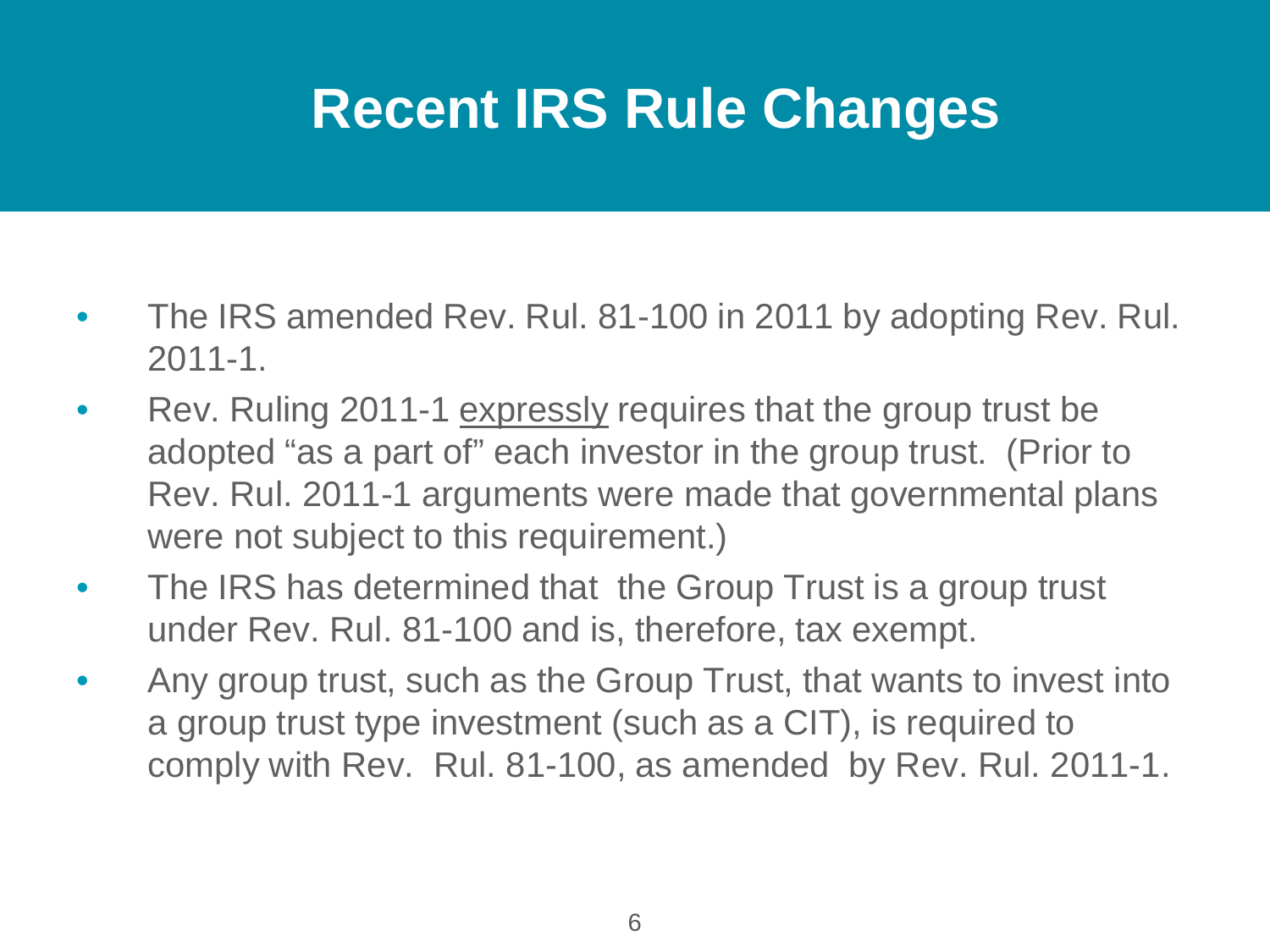# **What is the need for the proposed amendment?**

- Because the Group Trust SCGT does not presently have a provision which adopts the provisions of CITs in which it invests "as a part of" the Group Trust, the amendment is required as a condition for the Group Trust to invest in group trust CITs.
- The amendment was drafted to track the requirements of new IRS Rev. Rule 2011-1 and Section 3 of the Group Trust.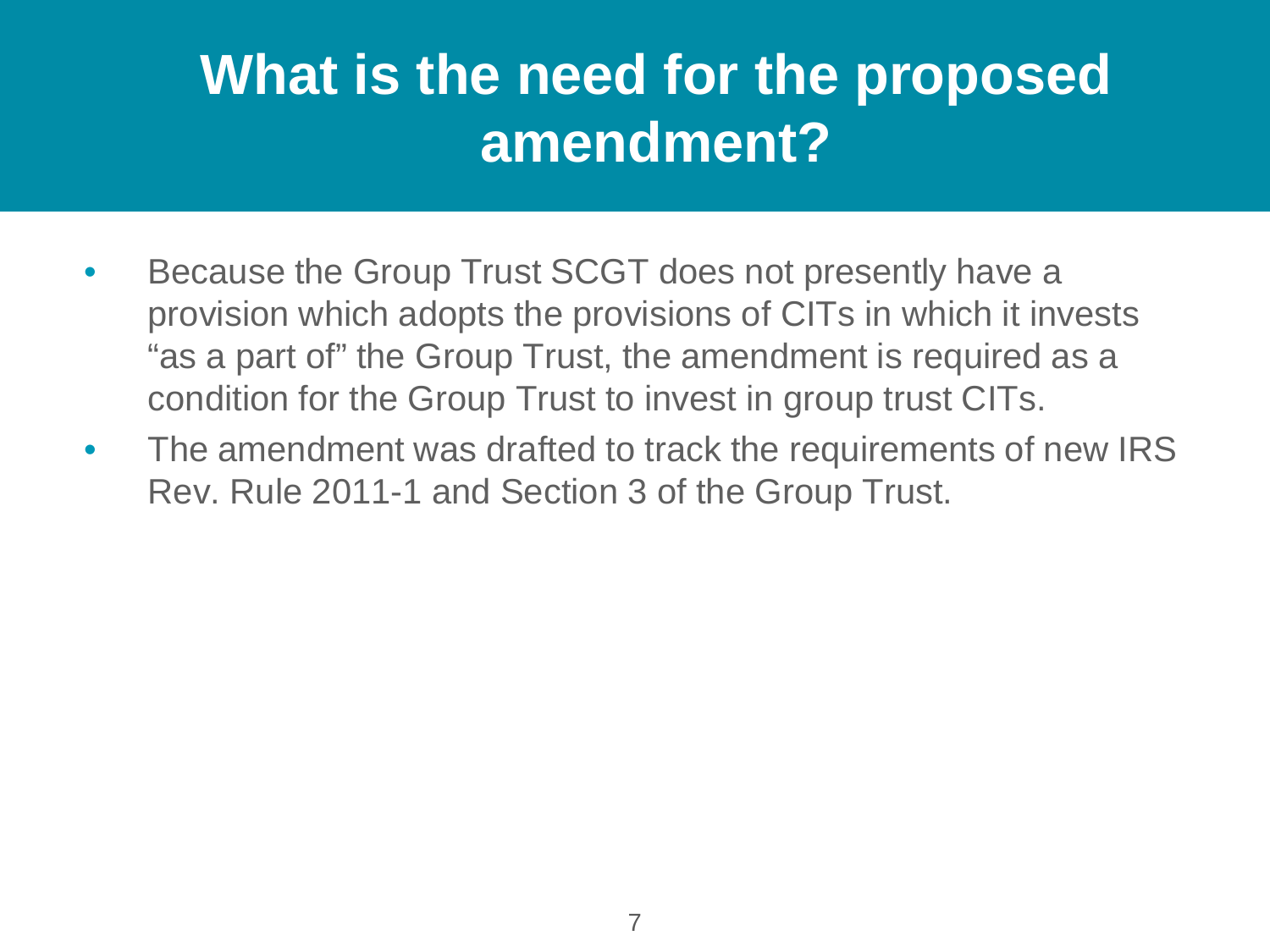# **Impact of Proposed Amendment**

- The "adopt as a part of" language has been routinely included in trusts of ERISA-covered plans for decades (since Rev. Rul. 81- 100 was adopted).
- RSIC's counsel has advised that they are not aware of the "adopt as a part of" language creating unintended losses for ERISA or other CIT investors.
- CIT investors diligently review and negotiate (or obtain clarification of) terms of a CIT's governing instruments to obtain comfort regarding the adopted CIT's terms. The staff of the Commission performs this review, and undertakes negotiations (where needed) as a part of its fiduciary duties.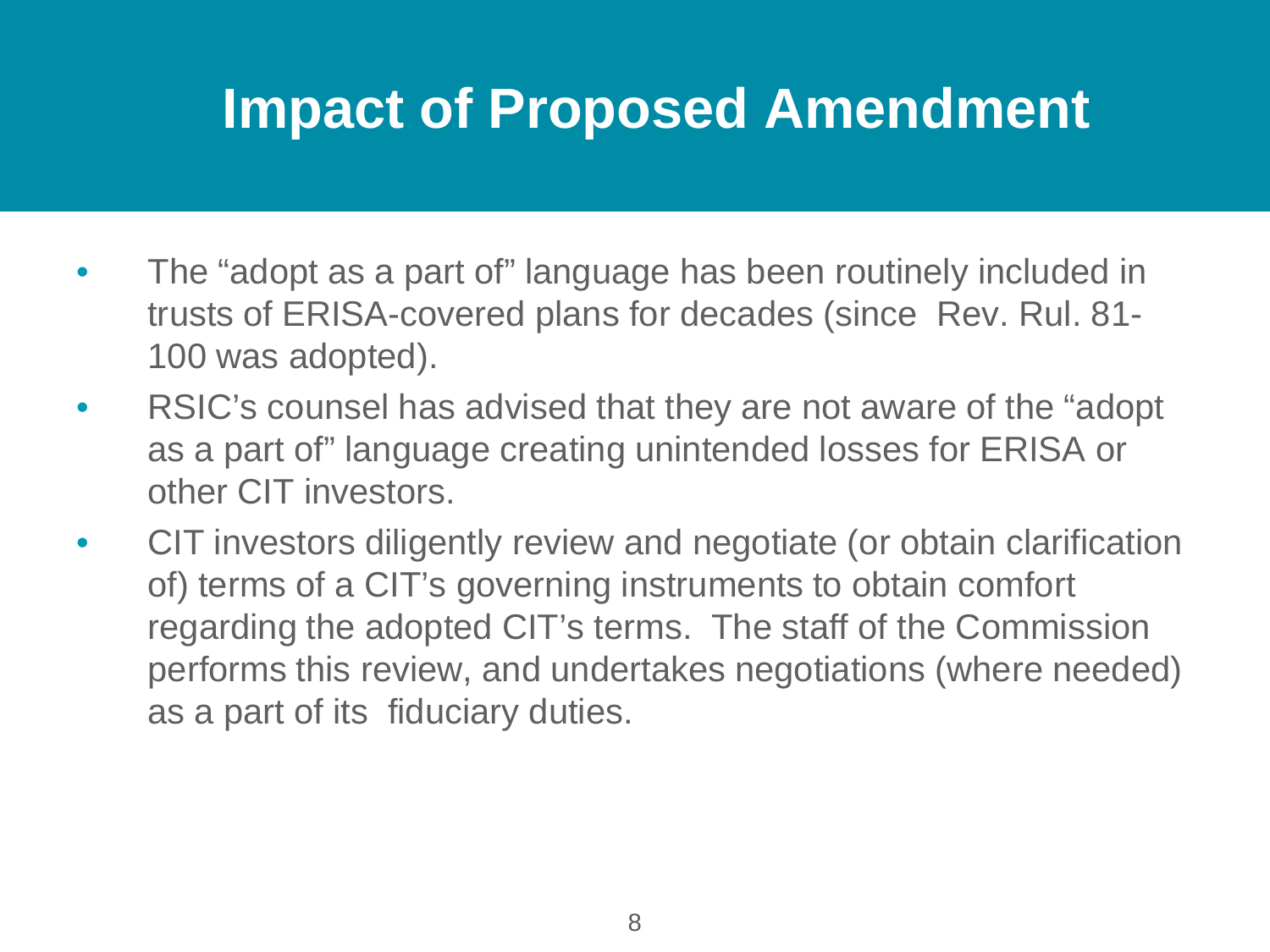# The Commission Closing Process

- Once the Commission reviews an investment, a vote is taken.
- The Commission will vote to approve an investment, subject to legal contract negotiation and the 30 day review period.
- After RSIC Legal concludes the contractual negotiations, all final contractual documents are posted to a secure portal for review by all Commissioners.
- RSIC Legal signs a Certification of Legal Sufficiency and circulates this to all Commissioners, which, among other things, advises the Commission that the 30 day review period has begun, certifies that RSIC Legal has signed off on the legal sufficiency of all relevant contractual documents, and states that all other preconditions to closing have occurred.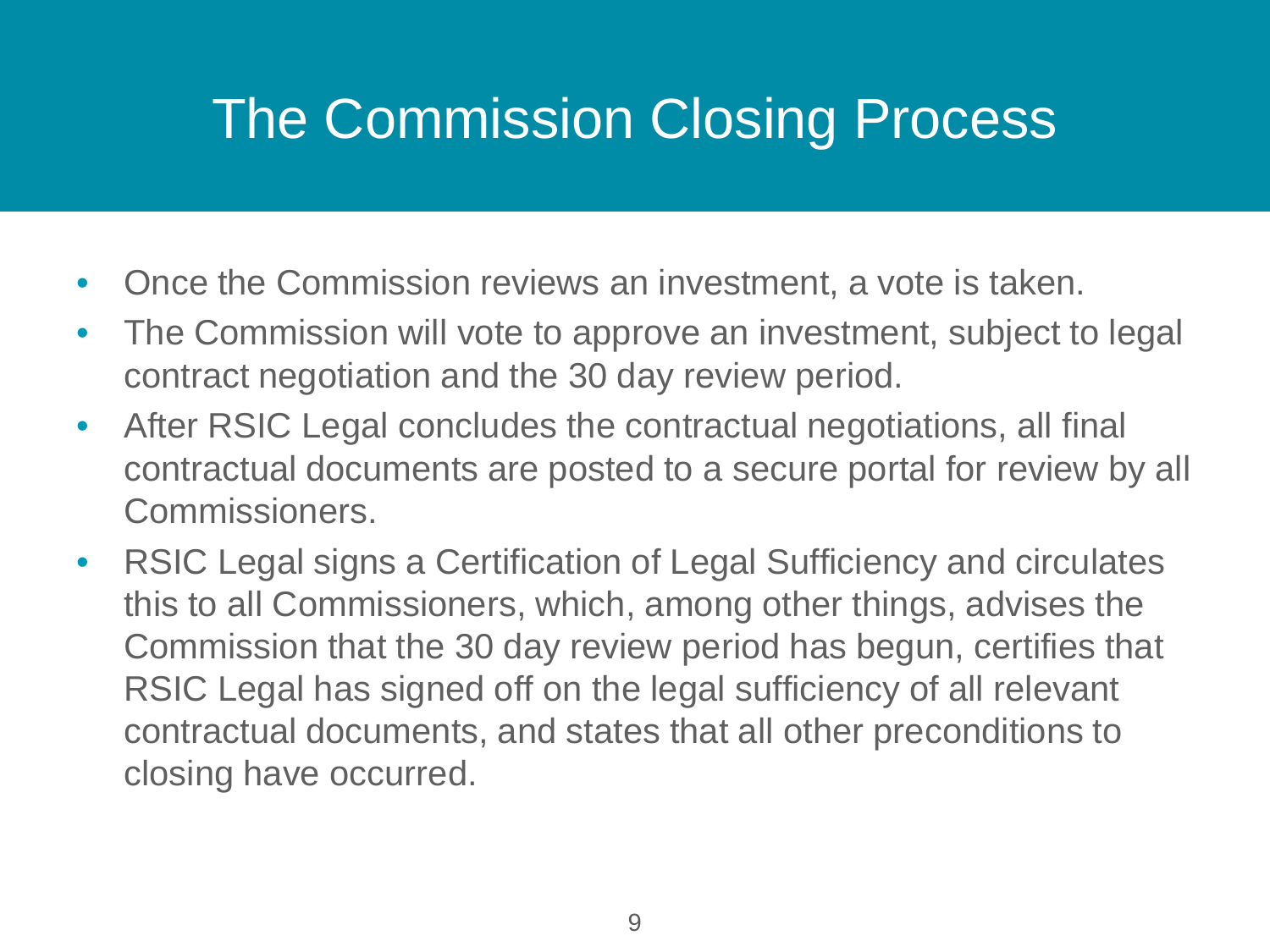# Closing Process Continued

- During the 30 day review process all Commissioners (and certain of their senior staff that have executed an NDA) have full access to all pre-investment due diligence, as well as all the final draft contracts for review.
- Once the 30 day review period ends (during which time RSIC Legal and Investment staff address any concerns/questions raised by the Commissioners or their staff), RSIC Legal executes a second certification to verify the end of the review period.
- The final contracts are then forwarded to the Commission's Chairman for final review and authorization to close the investment.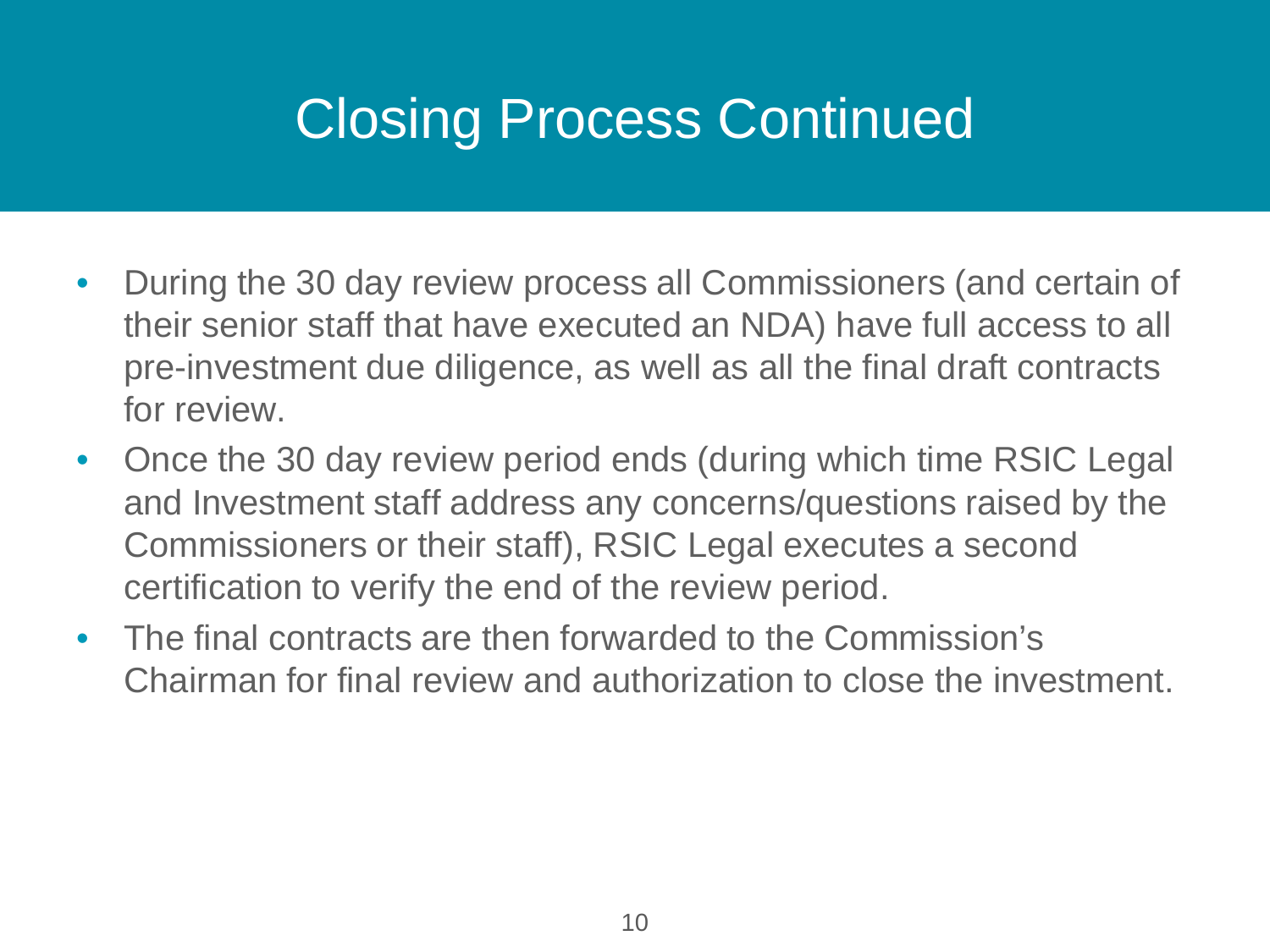### **PUBLIC EMPLOYEE BENEFIT AUTHORITY AGENDA ITEM**

**Meeting Date:** March 1, 2014 **Item 4** 

## **1. Subject: Legislative Update – House Ways & Means State Health Plan Budget Recommendation & S.954 Status update**

**2. What is Board asked to do?** Receive as information.

### **3. Supporting Documents:**

- (a) Attached:
- 1. 2015 State Health Plan Budget Request Submitted to Legislature
- 2. House of Representatives Ways & Means Committee FY2014-2015 Budget Proviso recommendations
- 3. S.954 PEBA Omnibus Bill Explanation/Details of Staggered Board Terms as introduced.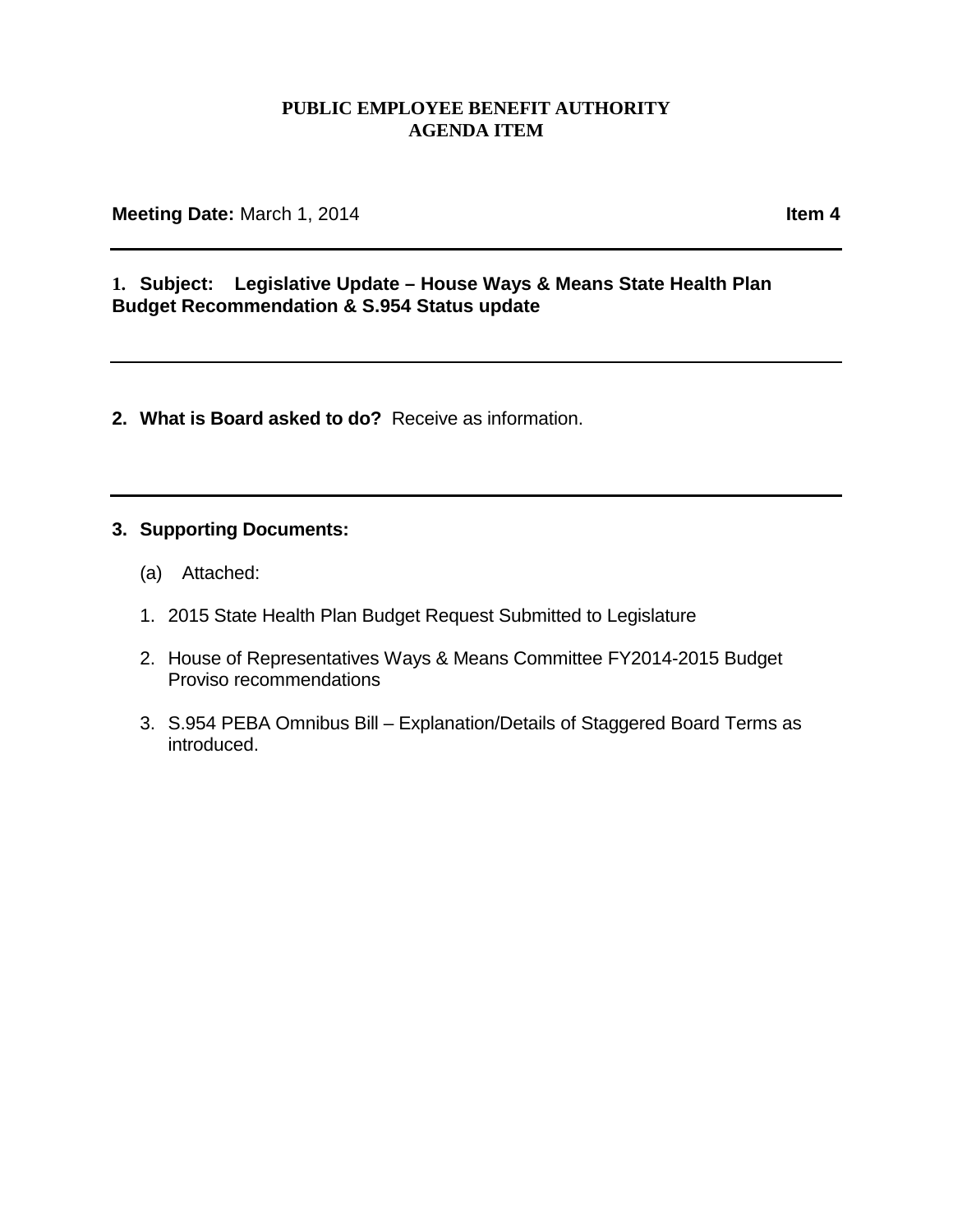# **2014-2015 SHP Plan Design Options with Projected Fiscal Impacts\***

|                                      | I. State Health<br>Plan<br><b>Standard</b><br>$Plan-$<br><b>2014 Plan</b><br><b>Design</b> | <b>II. State Health</b><br><b>Plan Standard</b><br>$Plan-$<br><b>Minimum Allowed</b><br><b>Benefit Changes</b> | <b>III. State Health</b><br><b>Plan Standard</b><br>Plan-2014 Plan<br>Design plus ACA<br>Coverage<br><b>Requirements</b> | IV. Revised State Health Plan with ACA<br><b>Coverage Requirements</b>    |                                                              |  |  |
|--------------------------------------|--------------------------------------------------------------------------------------------|----------------------------------------------------------------------------------------------------------------|--------------------------------------------------------------------------------------------------------------------------|---------------------------------------------------------------------------|--------------------------------------------------------------|--|--|
|                                      |                                                                                            |                                                                                                                |                                                                                                                          | <b>Saving Plan</b>                                                        | <b>Standard Plan</b>                                         |  |  |
| <b>ACA Status</b>                    | Grandfathered                                                                              | Grandfathered                                                                                                  | Non-Grandfathered                                                                                                        | Non-Grandfathered                                                         | Non-Grandfathered                                            |  |  |
|                                      |                                                                                            |                                                                                                                |                                                                                                                          |                                                                           |                                                              |  |  |
| <b>Budget Impacts</b>                |                                                                                            |                                                                                                                |                                                                                                                          |                                                                           |                                                              |  |  |
| Option 1: Shared<br>Increase/Savings | \$60.633 M                                                                                 | \$53.620 M                                                                                                     | \$76.264 M                                                                                                               | \$60.633 M                                                                |                                                              |  |  |
| Option 2:<br>Employer-Only           | \$66.147 M                                                                                 | \$57.174 M                                                                                                     | \$85.945 M                                                                                                               | \$66.147 M                                                                |                                                              |  |  |
| Option 3:<br>Enrollee-Only           | \$45.094M                                                                                  | \$43.606M                                                                                                      | \$48.945 M                                                                                                               | \$45.094 M                                                                |                                                              |  |  |
|                                      |                                                                                            |                                                                                                                |                                                                                                                          |                                                                           |                                                              |  |  |
| <b>Premium Increase</b>              |                                                                                            |                                                                                                                |                                                                                                                          |                                                                           |                                                              |  |  |
| Option 1: Shared<br>Increase/Savings | 4.5%                                                                                       | 2.9%                                                                                                           | 7.9%                                                                                                                     | 4.5%                                                                      |                                                              |  |  |
| Option 2:<br>Employer-Only           | 6.1%                                                                                       | 3.9%                                                                                                           | 10.7%                                                                                                                    | 6.1%                                                                      |                                                              |  |  |
| Option 3:<br>Enrollee-Only           | 17.2%                                                                                      | 11.1%                                                                                                          | 30.2%                                                                                                                    | 17.2%                                                                     |                                                              |  |  |
| <b>Plan Design Features</b>          |                                                                                            |                                                                                                                |                                                                                                                          |                                                                           |                                                              |  |  |
|                                      | 2014 design                                                                                | Deductible:<br>\$450/\$900                                                                                     | 2014 Standard Plan<br>design plus                                                                                        | Deductible:<br>\$1250/\$2500                                              | Deductible: \$480/\$960                                      |  |  |
|                                      |                                                                                            | Out-of-Pocket Max:<br>\$2600/\$5200<br>(includes Deductible)                                                   | preventative<br>benefits required to<br>be covered by ACA<br>with no cost-                                               | Out-of-Pocket Max:<br>\$6250/\$12,500<br><i>(includes)</i><br>deductible) | Out-of-Pocket Max:<br>\$3380/\$6760<br>(includes deductible) |  |  |
|                                      |                                                                                            | Coinsurance: 80%                                                                                               | sharing                                                                                                                  | Coinsurance: 80%                                                          | Coinsurance: 80%                                             |  |  |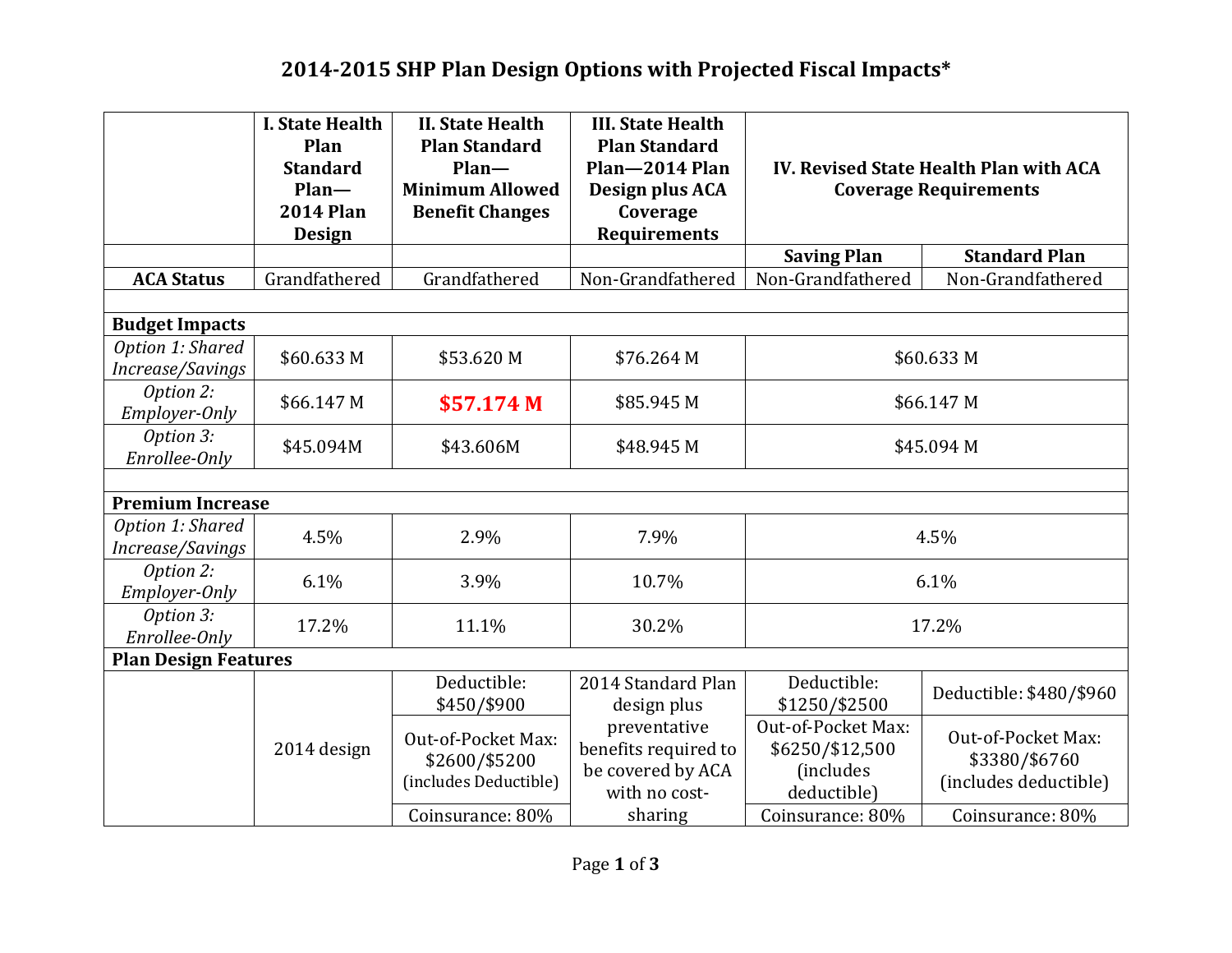# **2014-2015 SHP Plan Design Options with Projected Fiscal Impacts\***

| <b>I. State Health</b><br>Plan<br><b>Standard</b><br>Plan-<br><b>2014 Plan</b><br><b>Design</b> | <b>II. State Health</b><br><b>Plan Standard</b><br>$Plan-$<br><b>Minimum Allowed</b><br><b>Benefit Changes</b> | <b>III. State Health</b><br><b>Plan Standard</b><br>Plan-2014 Plan<br>Design plus ACA<br>Coverage<br><b>Requirements</b> | IV. Revised State Health Plan with ACA<br><b>Coverage Requirements</b>                                      |                                                              |
|-------------------------------------------------------------------------------------------------|----------------------------------------------------------------------------------------------------------------|--------------------------------------------------------------------------------------------------------------------------|-------------------------------------------------------------------------------------------------------------|--------------------------------------------------------------|
|                                                                                                 |                                                                                                                |                                                                                                                          | <b>Saving Plan</b>                                                                                          | <b>Standard Plan</b>                                         |
|                                                                                                 | <b>ER Per Occurrence</b><br>Copay: $$160$                                                                      |                                                                                                                          | Preventative<br>benefits with no<br>cost sharing                                                            | Preventative benefits<br>with no cost sharing                |
|                                                                                                 | Outpatient Hospital<br>Per Occurrence<br>Copay: \$97                                                           |                                                                                                                          | HSA-qualifying                                                                                              | <b>ER Per Occurrence</b>                                     |
|                                                                                                 | Office Visit Per<br>Occurrence Copay:<br>\$13                                                                  |                                                                                                                          |                                                                                                             | Copay: \$150                                                 |
|                                                                                                 | Prescription Drug<br>Copay (Retail):<br>\$9/\$39/\$65                                                          |                                                                                                                          |                                                                                                             | Outpatient Hospital Per<br>Occurrence Copay: \$90            |
|                                                                                                 | Prescription Drug<br>Copay (Mail Order):<br>\$22/\$97/\$162                                                    |                                                                                                                          | Integrated<br><b>Prescription Drug</b><br>Benefit (Pay full<br>drug price,<br>contributes to<br>deductible) | <b>Inpatient Hospital Per</b><br>Occurrence Copay:<br>\$250  |
|                                                                                                 |                                                                                                                |                                                                                                                          |                                                                                                             | High End Radiology Per<br>Occurrence Copay:<br>\$150         |
|                                                                                                 |                                                                                                                |                                                                                                                          |                                                                                                             | Chiropractic Annual<br>Visit Maximum: 40<br>visits           |
|                                                                                                 |                                                                                                                |                                                                                                                          |                                                                                                             | <b>Prescription Drug</b><br>Copay (Retail):<br>\$9/\$40/\$80 |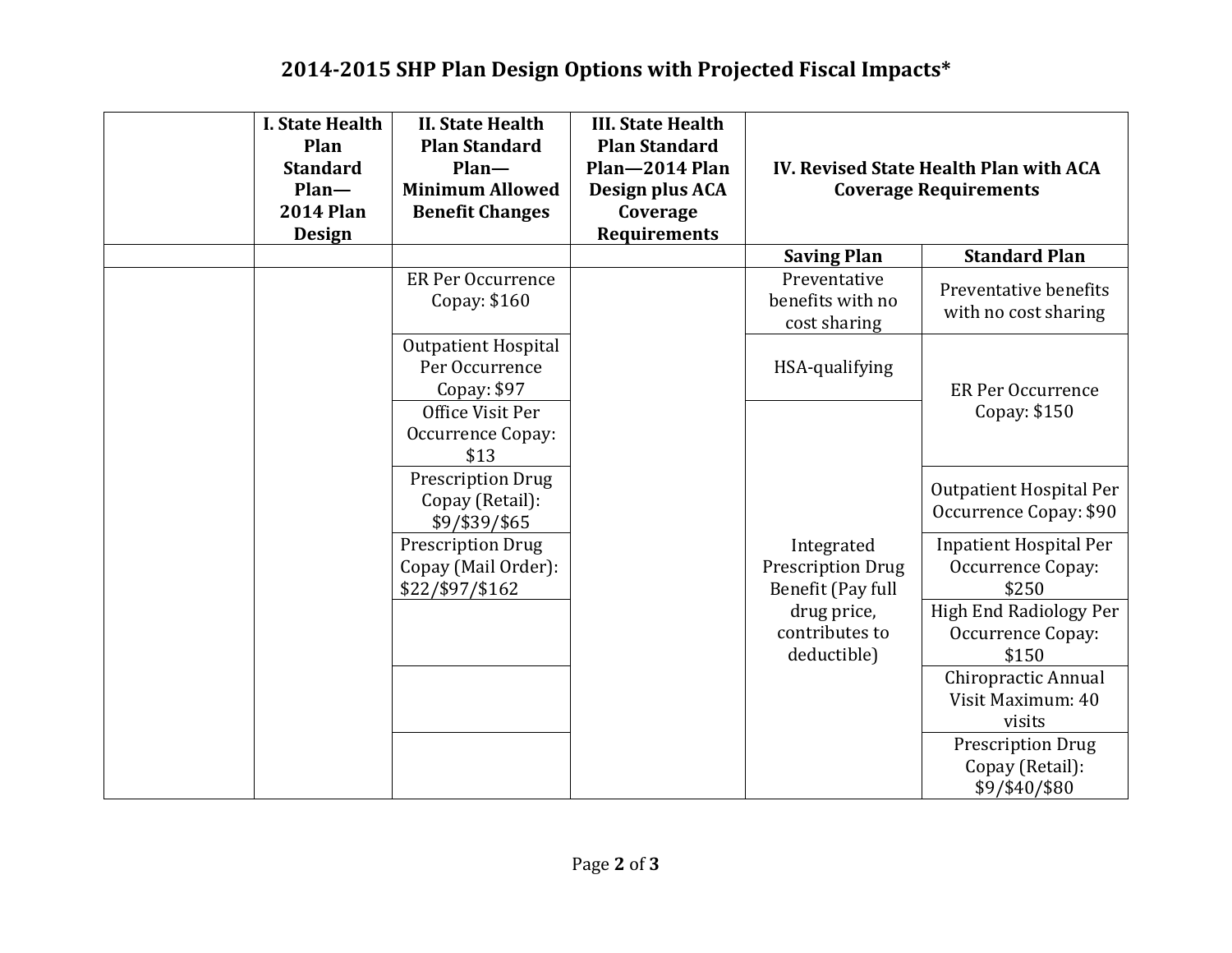# **2014-2015 SHP Plan Design Options with Projected Fiscal Impacts\***

| I. State Health<br>Plan<br><b>Standard</b><br>$Plan-$<br><b>2014 Plan</b><br><b>Design</b> | <b>II. State Health</b><br><b>Plan Standard</b><br>$Plan-$<br><b>Minimum Allowed</b><br><b>Benefit Changes</b> | <b>III. State Health</b><br><b>Plan Standard</b><br>Plan-2014 Plan<br>Design plus ACA<br>Coverage<br><b>Requirements</b> | IV. Revised State Health Plan with ACA<br><b>Coverage Requirements</b> |                                                                                                      |
|--------------------------------------------------------------------------------------------|----------------------------------------------------------------------------------------------------------------|--------------------------------------------------------------------------------------------------------------------------|------------------------------------------------------------------------|------------------------------------------------------------------------------------------------------|
|                                                                                            |                                                                                                                |                                                                                                                          | <b>Saving Plan</b>                                                     | <b>Standard Plan</b>                                                                                 |
|                                                                                            |                                                                                                                |                                                                                                                          |                                                                        | <b>Prescription Drug</b><br>Copay (Mail Order):<br>\$22/\$100/\$200<br><b>Specialty Prescription</b> |
|                                                                                            |                                                                                                                |                                                                                                                          |                                                                        | Drugs: 10%<br>coinsurance with floor<br>of $$125$ and cap of<br>\$250                                |
|                                                                                            |                                                                                                                |                                                                                                                          |                                                                        | Prescription Drug Out-<br>of-Pocket Max: \$3000                                                      |

Above table assumes:

1) Total plan growth of 7.00% on 2013 and 2.3% (net of plan design changes) on 2014

2) Implementation of EGWP in 2014

**\*Numbers presented are current as of October 15, 2013, and are based on preliminary projections as of 14 months prior to Plan year in question. Subsequent data may alter and amend the above projection as Plan Year 2015 approaches.**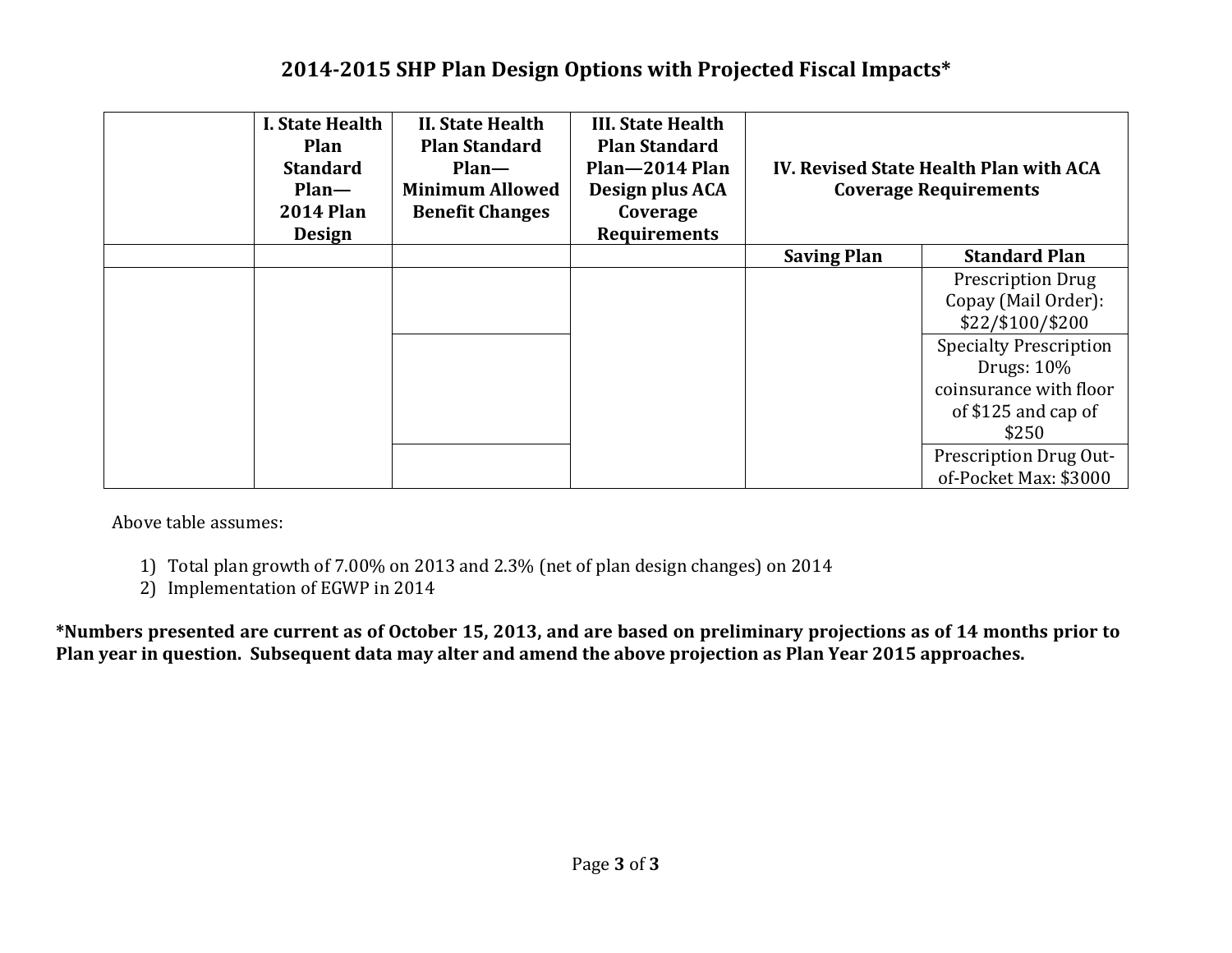#### **PEBA BASE PROVISOS: SECTION 105 - F50-PUBLIC EMPLOYEE BENEFIT AUTHORITY**

**105.1.** (PEBA: Lottery & Infrastructure Bank Health Insurance) South Carolina Lottery Commissioners and South Carolina Transportation Infrastructure Bank Board members and their eligible dependents are eligible to participate in the State Health and Dental Insurance Plan, upon paying the full premium costs as determined by the Public Employee Benefit Authority.

**105.2.** (PEBA: Adoption Assistance Program) The Employee Adoption Assistance Program is established to provide grants to eligible employees to assist them with the direct costs of adoption. The program shall be an employee benefit through the Public Employee Benefit Authority (PEBA) and shall be funded from the appropriation for the State Health Plan as provided in this act. Total funding for the Adoption Program shall not exceed the amount authorized by the General Assembly in the annual appropriations act. Employees are eligible for the Adoption Program if they participate in PEBA insurance benefits, have adopted a child during the prior fiscal year, apply for the grant during the annual application period, and meet any other Adoption Program criteria. The application period shall be July first through September thirtieth of the current fiscal year for an adoption in the prior fiscal year. The maximum grant amounts shall be \$10,000 in the case of the adoption of a special needs child and \$5,000 for all other child adoptions. Should the total amount needed to fund grants at the maximum level exceed the amount authorized, the amount of a grant to an eligible employee shall be determined by dividing the authorized amount evenly among qualified program applicants, with the adoption of a special needs child qualifying for two times the benefit of a non-special needs child.

**105.3.** (PEBA: Health Plan Tobacco User Differential) For health plans adopted under the authority of Section 1-11-710 of the 1976 Code by the Public Employee Benefit Authority during the current fiscal year, the board is authorized to differentiate between tobacco users and non-users regarding rates charged to enrollees in its health plans by imposing a surcharge on enrollee rates based upon tobacco use. The surcharge for tobacco use may not exceed \$40 per month per subscriber or \$60 per month per subscriber and dependent(s).

**105.4.** (PEBA: Funding Abortions Prohibited) No funds appropriated for employer contributions to the State Health Insurance Plan may be expended to reimburse the expenses of an abortion, except in cases of rape, incest or where the mother's medical condition is one which, on the basis of the physician's good faith judgment, so complicates the pregnancy as to necessitate an immediate abortion to avert the risk of her death or for which a delay will create serious risk of substantial and irreversible impairment of major bodily function, and the State Health Plan may not offer coverage for abortion services, including ancillary services provided contemporaneously with abortion services. The Public Employee Benefit Authority must determine the amount of the total premium paid for health coverage necessary to cover the risks associated with reimbursing participants in the plan for obtaining an abortion in the circumstances covered by this provision. The determination must be based on actuarial data and empirical study in the same manner and by the same method that other risks are adjusted for in similar circumstances. The plan must report this determination annually to the respective Chairmen of the Senate Finance Committee and the House Ways and Means Committee.

**105.5.** (PEBA: TRICARE Supplement Policy) The Public Employee Benefit Authority (PEBA) shall offer a group TRICARE Supplement policy or policies to its TRICARE-eligible subscribers through its flexible benefits program to provide that subscribers may pay premiums for such policies on a pre-tax basis, in accordance with federal law and regulations. PEBA may charge TRICARE Supplement subscribers an amount not to exceed \$2 per subscriber per month for any associated administrative costs.

**105.8.** (PEBA: Exempt National Guard Pension Fund) In the calculation of any across-the-board cut mandated by the Budget and Control Board or General Assembly, the amount of the appropriation for the National Guard Pension Fund shall be excluded.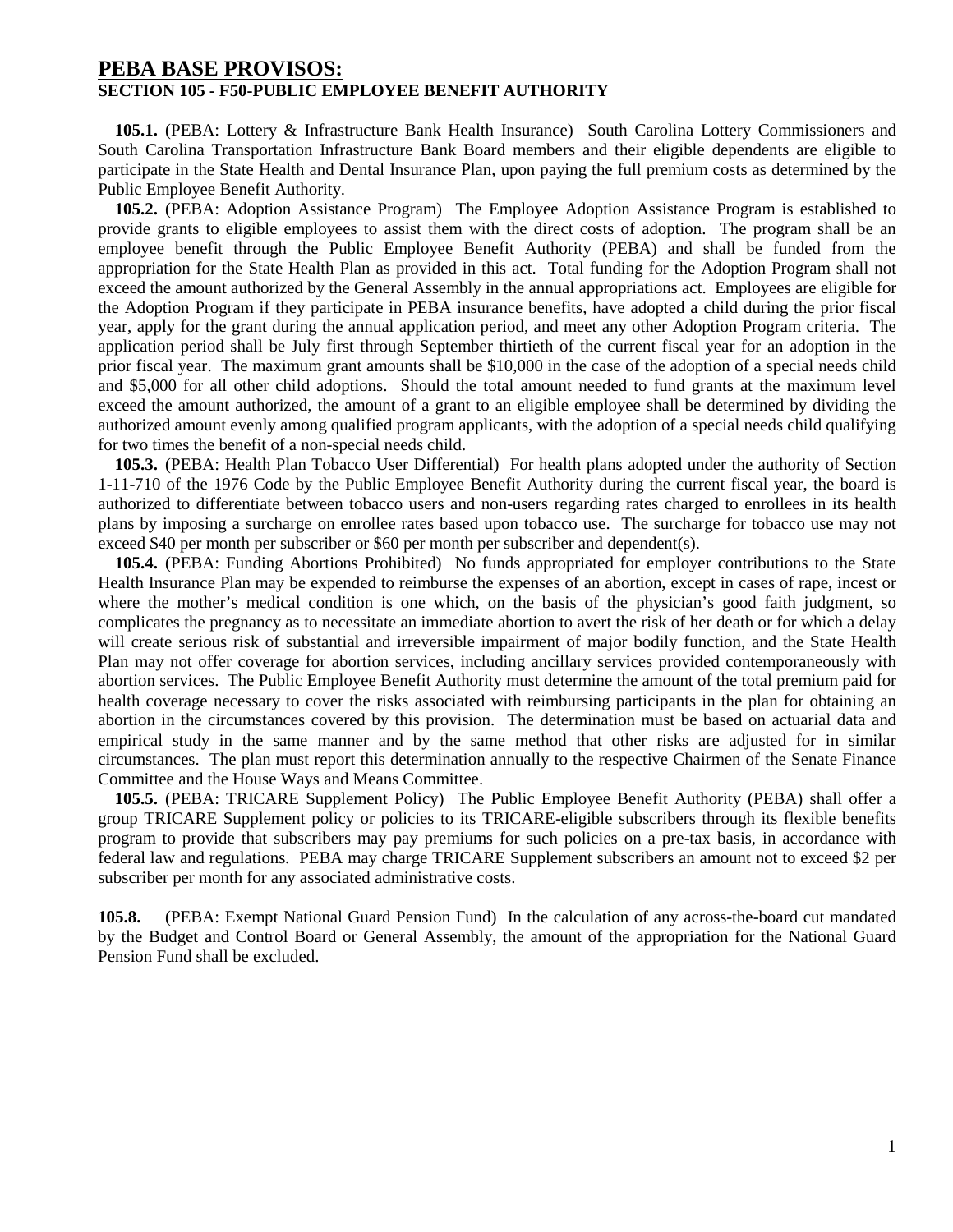# **Funding Recommendation: \$57,174,000**

# **Proviso Additions, Changes & Deletions**

**DELETE: 105.6.** (PEBA: Tobacco User Differential Study) The Public Employee Benefit Authority shall conduct a study to determine if it is in the best interest of the state and the State Health Plan to differentiate between tobacco users by category of product used and non-users regarding rates charged to enrollees in its health plans by imposing a surcharge on enrollee rates based upon the category of tobacco product used. In conducting the study, the authority shall offer a period for public comment. Recommendations shall include, but not be limited to an appropriate surcharge to be assessed and shall be submitted to the Chairman of the Senate Finance Committee and the Chairman of the House Ways and Means Committee by December 31, 2013.

**DELETE: 105.7.** (PEBA: FY 2014 State Health Plan) Of the funds authorized for the State Health Plan in Plan Year 2014 pursuant to Section 1-11-710(A)(2) of the 1976 Code, an employer premium increase of 6.8% and a subscriber premium increase of zero percent for each tier (subscriber, subscriber/spouse, subscriber/children, full family) will result for the standard State Health Plan in Plan Year 2014. Co-payment increases for participants of the State Health Plan in Plan Year 2014 shall not exceed twenty percent. Notwithstanding the foregoing, pursuant to Section  $1-11-710(A)(3)$ , the Public Employee Benefit Authority may adjust the plan, benefits, or contributions of the State Health Plan during Plan Year 2014 to ensure the fiscal stability of the Plan.

**ADDED:** *105.9. (PEBA: Plan Year 2015 State Health Plan) Of the funds authorized for the State Health Plan in Plan Year 2015 pursuant to Section 1-11-710(A)(2) of the 1976 Code, an employer premium increase of 3.9% and a subscriber premium increase of zero percent for each tier (subscriber, subscriber/spouse, subscriber/children, full family) will result for the standard State Health Plan in Plan Year 2015. Co-payments may be increased for participants of the State Health Plan in Plan Year 2015 within the limitations of the plan's grandfathered status under the Patient Protection and Affordable Care Act. Notwithstanding the foregoing, pursuant to Section 1-11-710(A)(3), the Public Employee Benefit Authority may adjust the plan, benefits, or contributions of the State Health Plan during Plan Year 2015 to ensure the fiscal stability of the Plan.*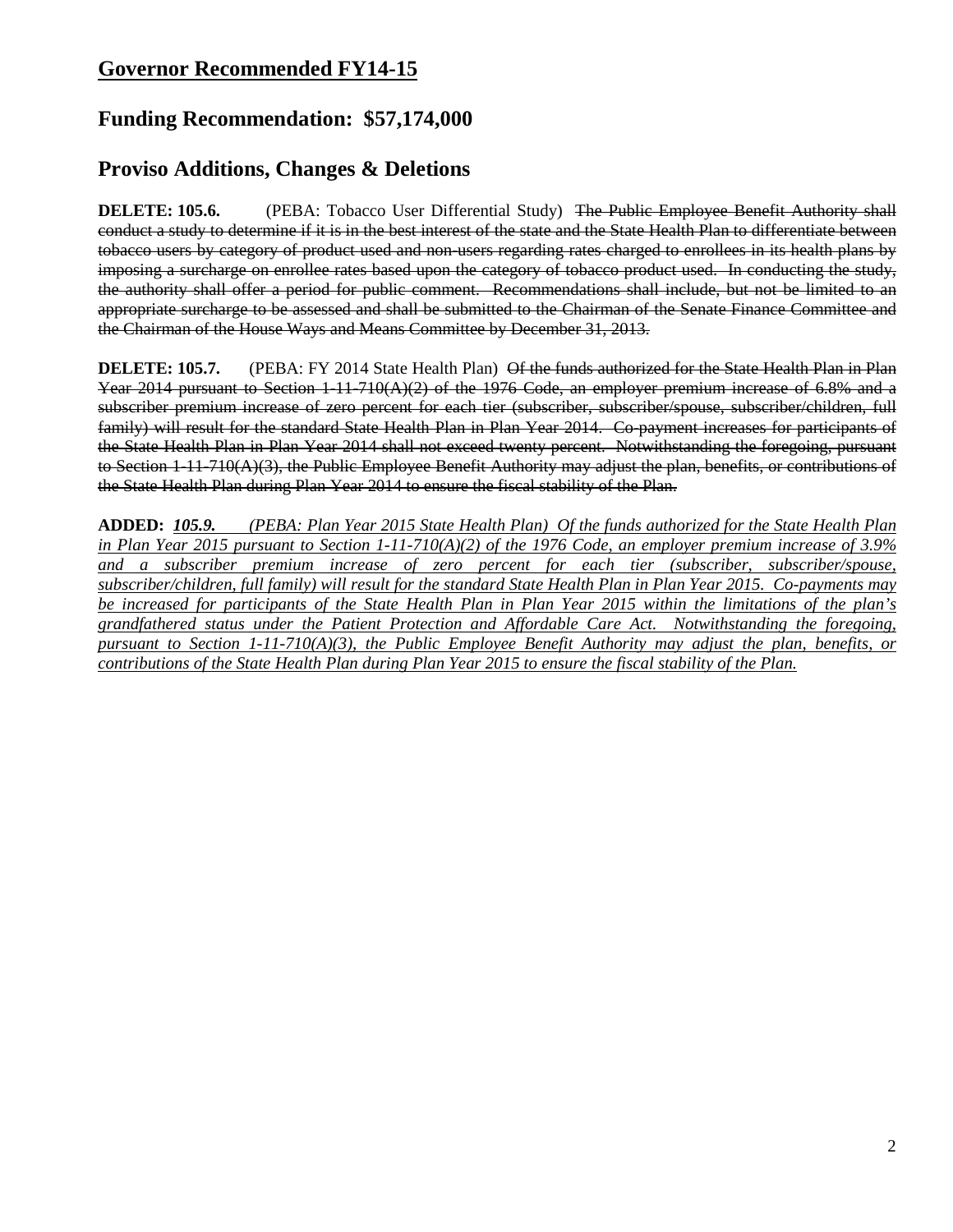# **Ways & Means Recommended FY14-15**

## **Funding Recommendation: \$57,174,000**

## **Proviso Additions, Changes & Deletions**

DELETE: 105.6. (PEBA: Tobacco User Differential Study) The Public Employee Benefit Authority shall conduct a study to determine if it is in the best interest of the state and the State Health Plan to differentiate between tobacco users by category of product used and non-users regarding rates charged to enrollees in its health plans by imposing a surcharge on enrollee rates based upon the category of tobacco product used. In conducting the study, the authority shall offer a period for public comment. Recommendations shall include, but not be limited to an appropriate surcharge to be assessed and shall be submitted to the Chairman of the Senate Finance Committee and the Chairman of the House Ways and Means Committee by December 31, 2013.

**AMEND: 105.7.** (PEBA: FY 2014 2015 State Health Plan) Of the funds authorized for the State Health Plan in Plan Year 2014 2015 pursuant to Section  $1-11-710(A)(2)$  of the 1976 Code, an employer premium increase of 6.8% 3.9% and a subscriber premium increase of zero percent for each tier (subscriber, subscriber/spouse, subscriber/children, full family) will result for the standard State Health Plan in Plan Year 2014. Co-payment increases for participants of the State Health Plan in Plan Year 2014 2015 shall not exceed twenty nine percent. Notwithstanding the foregoing, pursuant to Section 1-11-710(A)(3), the Public Employee Benefit Authority may adjust the plan, benefits, or contributions of the State Health Plan during Plan Year 2014 2015 to ensure the fiscal stability of the Plan.

**NEW: 105.iat.** (PEBA: Inactive SCRS Account Transfer) A current employee or teacher who is an active participant in the State Optional Retirement Program but who has an inactive account in the South Carolina Retirement Program due to previous service in that system, shall be allowed to transfer previous contributions to the employee's or teacher's active State Optional Retirement Program account.

**NEW: 105.mfc**.(PEBA: Market Forces Competition) For the 2015 paln year the Public Employee Benefit Authority shall adopt new policies for the state health plan that introduce market forces of competition and price conscientious in to the state plan. These policies may include, but are certainly not limited to, financial incentives for participants who make certain decisions regarding health care utilization. Any cost associated with these new policies shall be covered by the imbedded savings of the policy. The authority shall mnonitor the effectiveness of these policies and report back to the Governor and the General Assembly their findings.

**AMEND: 117.114.** (GP: Fiduciary Audit)Of the funds authorized for the Retirement System Investment Commission Public Employee Benefit Authority, the commission authority shall transfer \$700,000 to the Office of Inspector General. The funds transferred shall be utilized by the Inspector General to employ a private audit firm to perform the fiduciary audit on the Retirement System Investment Commission Public Employee Benefit Authority as required by Section 9-16-380 9-4-40 of the 1976 Code, as amended.